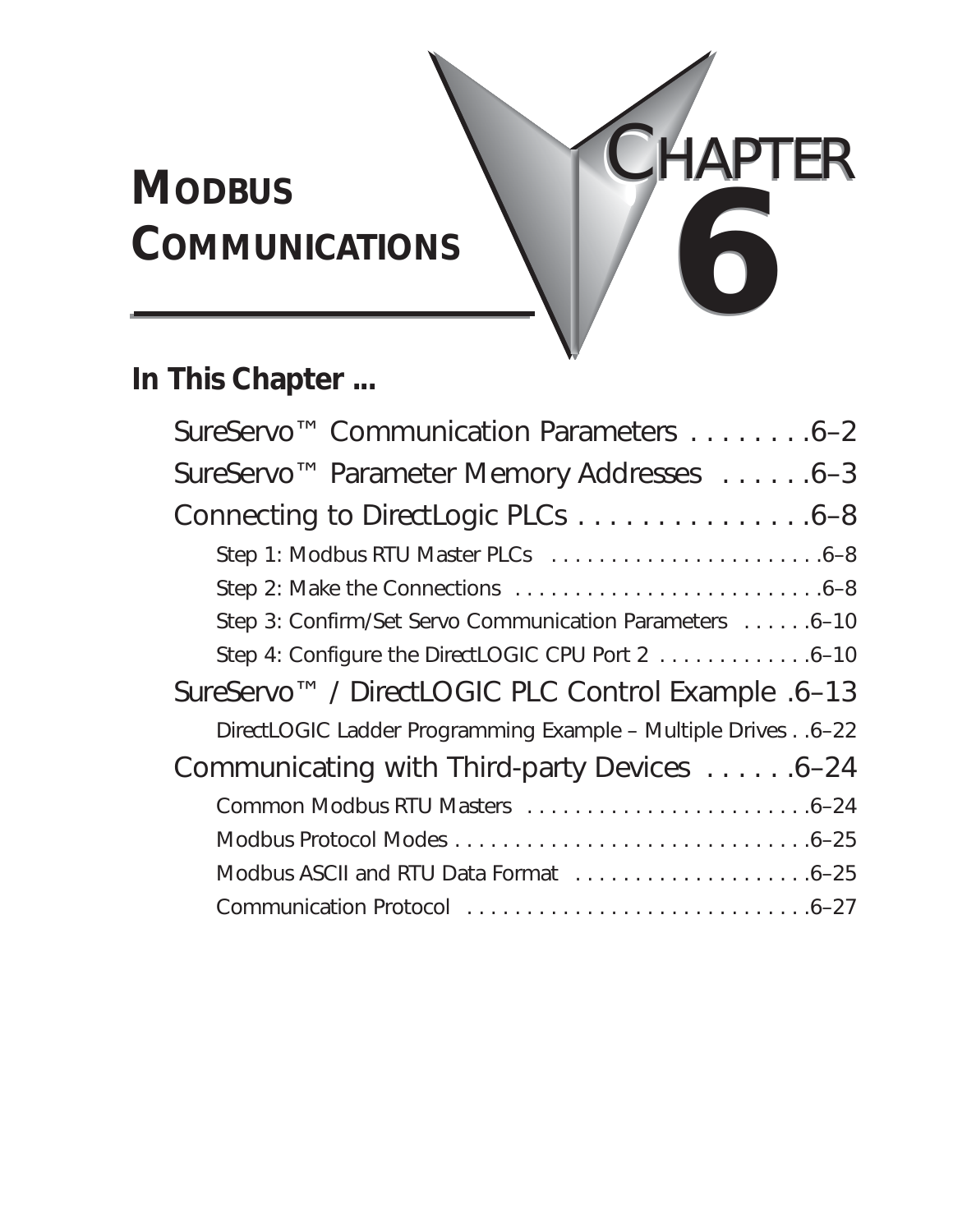# *Sure***Servo™ Communication Parameters**

The *Sure*Servo™ drives support the Modbus RTU/ASCII communications protocols as a slave device only. Drive serial port CN3 can be connected to a Modbus master using RS-232, RS-422 or RS-485 communications (port pin-outs and wiring diagrams are shown later in this chapter). This chapter lists all of the drive's parameters along with the corresponding Modbus addresses. Network masters, such as *Direct*Logic PLCs, can be used to read/write drive(s) parameters. The *Sure*Servo drive Communications Parameters listed below must be set using the *Sure*Servo Pro software or the drive keypad unless the defaults are appropriate for your application. For a detailed explanation of all *Sure*Servo Parameters, refer to CHAPTER 4.

| <b>Communications Parameters</b> |                                             |                                                                                                                                                                                                                                                                                                                                                                                                                                                                                                                                                                                           |                |  |  |
|----------------------------------|---------------------------------------------|-------------------------------------------------------------------------------------------------------------------------------------------------------------------------------------------------------------------------------------------------------------------------------------------------------------------------------------------------------------------------------------------------------------------------------------------------------------------------------------------------------------------------------------------------------------------------------------------|----------------|--|--|
| Parameter                        | Description                                 | Range                                                                                                                                                                                                                                                                                                                                                                                                                                                                                                                                                                                     | <b>Default</b> |  |  |
| P3-00                            | <b>Communication Address</b>                | 01 to 254                                                                                                                                                                                                                                                                                                                                                                                                                                                                                                                                                                                 | 01             |  |  |
| P <sub>3</sub> -01               | <b>Transmission Speed</b>                   | 00: 4800 baud<br>01: 9600 baud<br>02: 19200 baud<br>03: 38400 baud<br>04: 57600 baud<br>05: 115200 baud                                                                                                                                                                                                                                                                                                                                                                                                                                                                                   | 02             |  |  |
| P <sub>3</sub> -02               | <b>Communication Protocol</b>               | 00: Modbus ASCII mode<br>7 data bits, no parity, 2 stop bits<br>01: Modbus ASCII mode<br>7 data bits, even parity, 1 stop bit<br>02: Modbus ASCII mode<br>7 data bits, odd parity, 1 stop bit<br>03: Modbus ASCII mode<br>8 data bits, no parity, 2 stop bits<br>04: Modbus ASCII mode<br>8 data bits, even parity, 1 stop bit<br>05: Modbus ASCII mode<br>8 data bits, odd parity, 1 stop bit<br>06: Modbus RTU mode<br>8 data bits, no parity, 2 stop bits<br>07: Modbus RTU mode<br>8 data bits, even parity, 1 stop bit<br>08: Modbus RTU mode<br>8 data bits, odd parity, 1 stop bit | 08             |  |  |
| P3-03                            | <b>Transmission Fault Action</b>            | 00: Display fault and continue operating<br>01: Display fault and RAMP to stop                                                                                                                                                                                                                                                                                                                                                                                                                                                                                                            | 00             |  |  |
| P3-04                            | <b>Communication Watchdog</b><br>Time Out   | 0 to 20.0 seconds                                                                                                                                                                                                                                                                                                                                                                                                                                                                                                                                                                         | 00             |  |  |
| P <sub>3</sub> -05               | <b>Communication Selection</b>              | 00: RS-232<br>01: RS-422<br>02: RS-485                                                                                                                                                                                                                                                                                                                                                                                                                                                                                                                                                    | 00             |  |  |
| P3-06                            | Reserved                                    |                                                                                                                                                                                                                                                                                                                                                                                                                                                                                                                                                                                           |                |  |  |
| P3-07                            | <b>Communication Response</b><br>Delay Time | 00 to 255ms (increments of 0.5 ms)                                                                                                                                                                                                                                                                                                                                                                                                                                                                                                                                                        | 00             |  |  |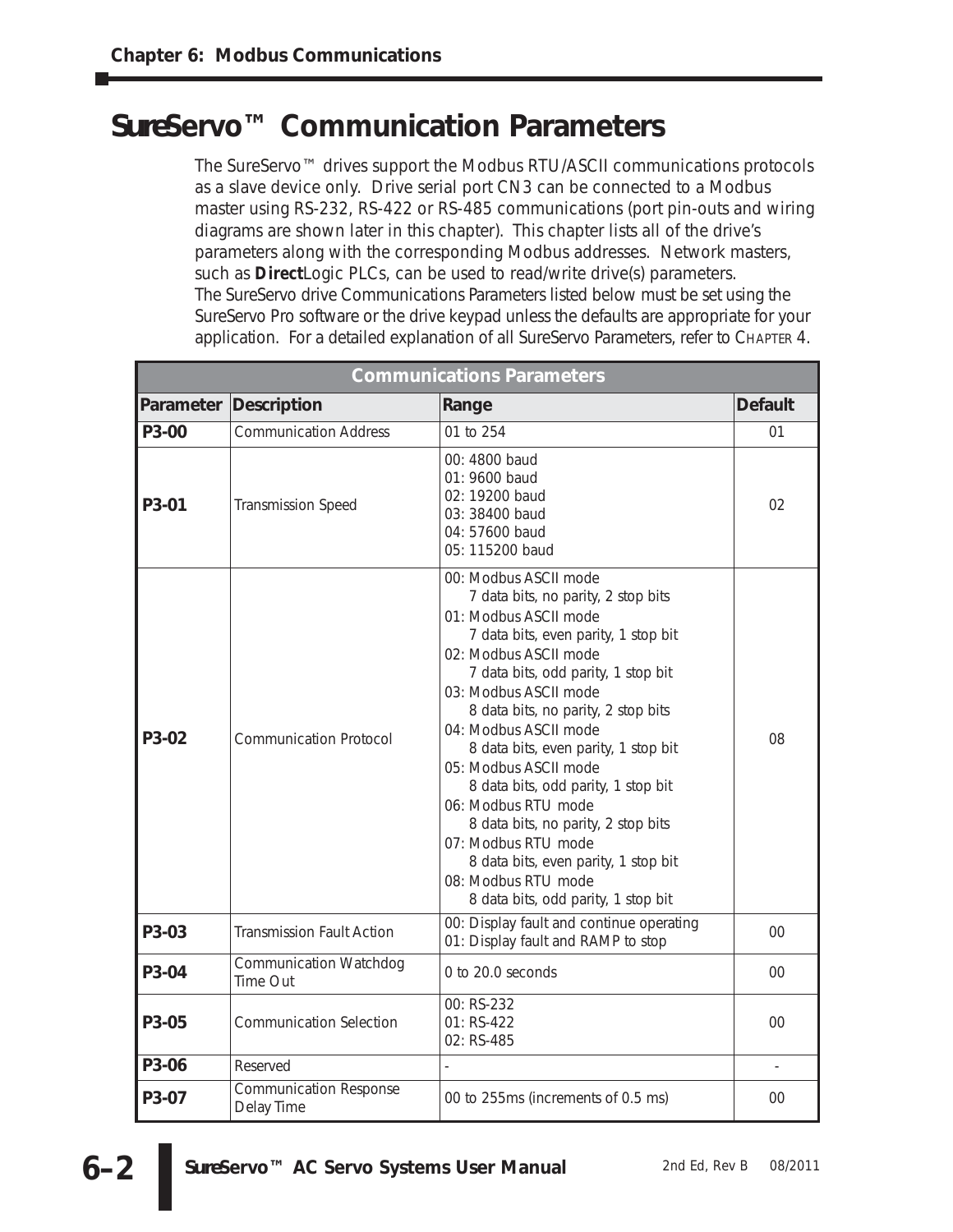# *Sure***Servo™ Parameter Memory Addresses**

| <b>Parameter Memory Addresses</b>  |                                        |             |                                 |                |  |  |
|------------------------------------|----------------------------------------|-------------|---------------------------------|----------------|--|--|
| Parameter                          | <b>Description</b>                     | Hexadecimal | <b>Modbus</b><br><b>Decimal</b> | <b>Octal</b>   |  |  |
| <b>Group 0: Monitor Parameters</b> |                                        |             |                                 |                |  |  |
| P0-00                              | Software Version                       | 0000        | 40001                           | $\overline{0}$ |  |  |
| P0-01                              | Drive Fault Code                       | 0001        | 40002                           | 1              |  |  |
| P0-02                              | Drive Status (Front Panel Display)     | 0002        | 40003                           | $\overline{2}$ |  |  |
| P0-03                              | <b>Analog Monitor Outputs</b>          | 0003        | 40004                           | 3              |  |  |
| P0-04                              | <b>Status Monitor 1</b>                | 0004        | 40005                           | 4              |  |  |
| P0-05                              | <b>Status Monitor 2</b>                | 0005        | 40006                           | 5              |  |  |
| P0-06                              | <b>Status Monitor 3</b>                | 0006        | 40007                           | 6              |  |  |
| P0-07                              | <b>Status Monitor 4</b>                | 0007        | 40008                           | 7              |  |  |
| P0-08                              | <b>Status Monitor 5</b>                | 0008        | 40009                           | 10             |  |  |
| P0-09                              | <b>Block Transfer Parameter 1</b>      | 0009        | 40010                           | 11             |  |  |
| P0-10                              | <b>Block Transfer Parameter 2</b>      | 000A        | 40011                           | 12             |  |  |
| $P0-11$                            | <b>Block Transfer Parameter 3</b>      | 000B        | 40012                           | 13             |  |  |
| $P0-12$                            | <b>Block Transfer Parameter 4</b>      | 000C        | 40013                           | 14             |  |  |
| $P0-13$                            | <b>Block Transfer Parameter 5</b>      | 000D        | 40014                           | 15             |  |  |
| $P0-14$                            | <b>Block Transfer Parameter 6</b>      | 000E        | 40015                           | 16             |  |  |
| $P0-15$                            | <b>Block Transfer Parameter 7</b>      | 000F        | 40016                           | 17             |  |  |
| P0-16                              | <b>Block Transfer Parameter 8</b>      | 0010        | 40017                           | 20             |  |  |
| $P0-17$                            | <b>Output Functions Status</b>         | 0011        | 40018                           | 21             |  |  |
| P0-18                              | Servo On Time Record                   | 0012        | 40019                           | 22             |  |  |
|                                    | Group 1: Basic Parameters              |             |                                 |                |  |  |
| P1-00                              | External Pulse Type Input              | 0100        | 40257                           | 400            |  |  |
| P1-01                              | Control Mode and Output Direction      | 0101        | 40258                           | 401            |  |  |
| $P1-02$                            | Speed and Torque Limit                 | 0102        | 40259                           | 402            |  |  |
| P1-03                              | <b>Output Polarity Setting</b>         | 0103        | 40260                           | 403            |  |  |
| $P1-04$                            | Analog Monitor Output Scaling 1 (ch 1) | 0104        | 40261                           | 404            |  |  |
| P1-05                              | Analog Monitor Output Scaling 2 (ch 2) | 0105        | 40262                           | 405            |  |  |
| P1-06                              | Analog Speed Command Low-pass Filter   | 0106        | 40263                           | 406            |  |  |
| $P1-07$                            | Analog Torque Command Low-pass Filter  | 0107        | 40264                           | 407            |  |  |
| P <sub>1-08</sub>                  | Position Command Low-pass Filter       | 0108        | 40265                           | 410            |  |  |
| P1-09                              | Velocity Command 1                     | 0109        |                                 | 411            |  |  |
|                                    | Speed Limit 1                          |             | 40266                           |                |  |  |
| P1-10                              | <b>Velocity Command 2</b>              | 010A        | 40267                           | 412            |  |  |
|                                    | Speed Limit 2                          |             |                                 |                |  |  |
| P1-11                              | <b>Velocity Command 3</b>              | 010B        | 40268                           | 413            |  |  |
|                                    | Speed Limit 3                          |             |                                 |                |  |  |
| P1-12                              | Torque Command 1                       | 010C        |                                 |                |  |  |
|                                    | Torque Limit 1                         |             | 40269                           | 414            |  |  |
|                                    | Torque Command 2                       |             |                                 | 415            |  |  |
| P1-13                              | Torque Limit 2                         | 010D        | 40270                           |                |  |  |
|                                    | Torque Command 3                       |             |                                 |                |  |  |
| P1-14                              | Torque Limit 3                         | 010E        | 40271                           | 416            |  |  |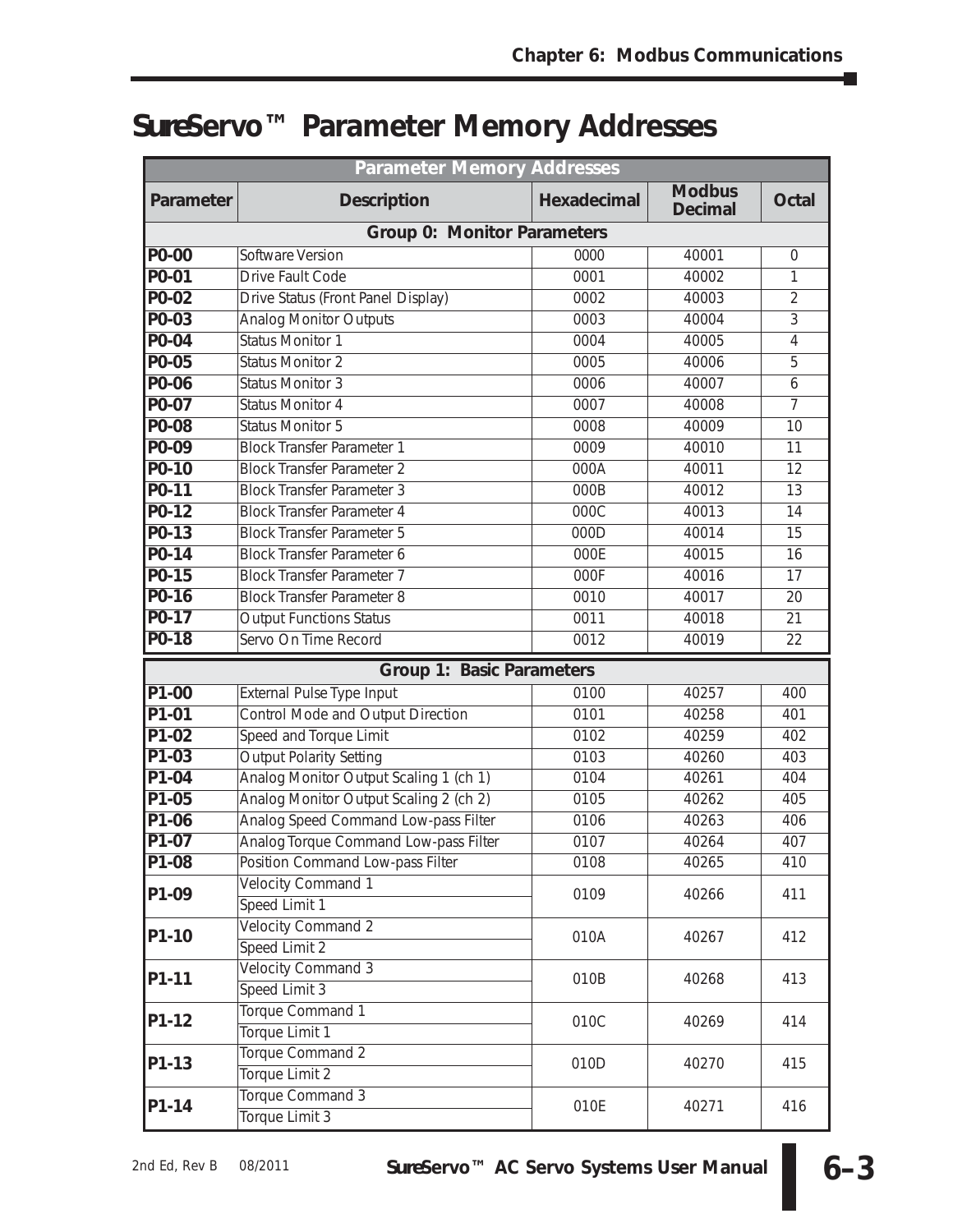| Parameter Memory Addresses (continued) |                                          |             |                                 |              |  |  |  |
|----------------------------------------|------------------------------------------|-------------|---------------------------------|--------------|--|--|--|
| Parameter                              | <b>Description</b>                       | Hexadecimal | <b>Modbus</b><br><b>Decimal</b> | <b>Octal</b> |  |  |  |
|                                        | Group 1: Basic Parameters (continued)    |             |                                 |              |  |  |  |
| P1-15                                  | Position Command 1- Revolutions          | 010F        | 40272                           | 417          |  |  |  |
| $P1-16$                                | Position Command 1- Pulse                | 0110        | 40273                           | 420          |  |  |  |
| P1-17                                  | Position Command 2- Revolutions          | 0111        | 40274                           | 421          |  |  |  |
| P1-18                                  | Position Command 2- Pulse                | 0112        | 40275                           | 422          |  |  |  |
| P1-19                                  | <b>Position Command 3- Revolutions</b>   | 0113        | 40276                           | 423          |  |  |  |
| P1-20                                  | Position Command 3- Pulse                | 0114        | 40277                           | 424          |  |  |  |
| P1-21                                  | Position Command 4- Revolutions          | 0115        | 40278                           | 425          |  |  |  |
| P1-22                                  | Position Command 4- Pulse                | 0116        | 40279                           | 426          |  |  |  |
| P1-23                                  | Position Command 5- Revolutions          | 0117        | 40280                           | 427          |  |  |  |
| P1-24                                  | Position Command 5- Pulse                | 0118        | 40281                           | 430          |  |  |  |
| P1-25                                  | Position Command 6- Revolutions          | 0119        | 40282                           | 431          |  |  |  |
| P1-26                                  | Position Command 6- Pulse                | 011A        | 40283                           | 432          |  |  |  |
| P1-27                                  | Position Command 7- Revolutions          | 011B        | 40284                           | 433          |  |  |  |
| P1-28                                  | Position Command 7- Pulse                | 011C        | 40285                           | 434          |  |  |  |
| P1-29                                  | Position Command 8- Revolutions          | 011D        | 40286                           | 435          |  |  |  |
| P1-30                                  | Position Command 8- Pulse                | 011E        | 40287                           | 436          |  |  |  |
| P1-31                                  | Motor Code                               | 011F        | 40288                           | 437          |  |  |  |
| P1-32                                  | Motor Stop Code                          | 0120        | 40289                           | 440          |  |  |  |
| P1-33                                  | <b>Position Control Mode</b>             | 0121        | 40290                           | 441          |  |  |  |
| P1-34                                  | <b>Acceleration Time</b>                 | 0122        | 40291                           | 442          |  |  |  |
| P1-35                                  | <b>Deceleration Time</b>                 | 0123        | 40292                           | 443          |  |  |  |
| P1-36                                  | Acceleration/Deceleration S-curve        | 0124        | 40293                           | 444          |  |  |  |
| P1-37                                  | Inertia Mismatch Ratio                   | 0125        | 40294                           | 445          |  |  |  |
| P1-38                                  | Zero Speed Output Threshold              | 0126        | 40295                           | 446          |  |  |  |
| $P1-39$                                | <b>Target Speed Output Threshold</b>     | 0127        | 40296                           | 447          |  |  |  |
| P1-40                                  | Analog Full Scale Velocity Command/Limit | 0128        | 40297                           | 450          |  |  |  |
| P1-41                                  | Analog Full Scale Torque Command/Limit   | 0129        | 40298                           | 451          |  |  |  |
| P1-42                                  | On Delay Time of Electromagnetic Brake   | 012A        | 40299                           | 452          |  |  |  |
| P1-43                                  | Off Delay Time of Electromagnetic Brake  | 012B        | 40300                           | 453          |  |  |  |
| $P1-44$                                | Electronic Gear Numerator 1              | 012C        | 40301                           | 454          |  |  |  |
| P1-45                                  | Electronic Gear Denominator              | 012D        | 40302                           | 455          |  |  |  |
| P1-46                                  | <b>Encoder Output Scaling Factor</b>     | 012E        | 40303                           | 456          |  |  |  |
| P1-47                                  | Homing Mode                              | 012F        | 40304                           | 457          |  |  |  |
| P1-48                                  | Homing Speed 1 - Fast Search Speed       | 0130        | 40305                           | 460          |  |  |  |
| P1-49                                  | Homing Speed 2 - Creep Speed             | 0131        | 40306                           | 461          |  |  |  |
| P1-50                                  | Home Position Offset (revolutions)       | 0132        | 40307                           | 462          |  |  |  |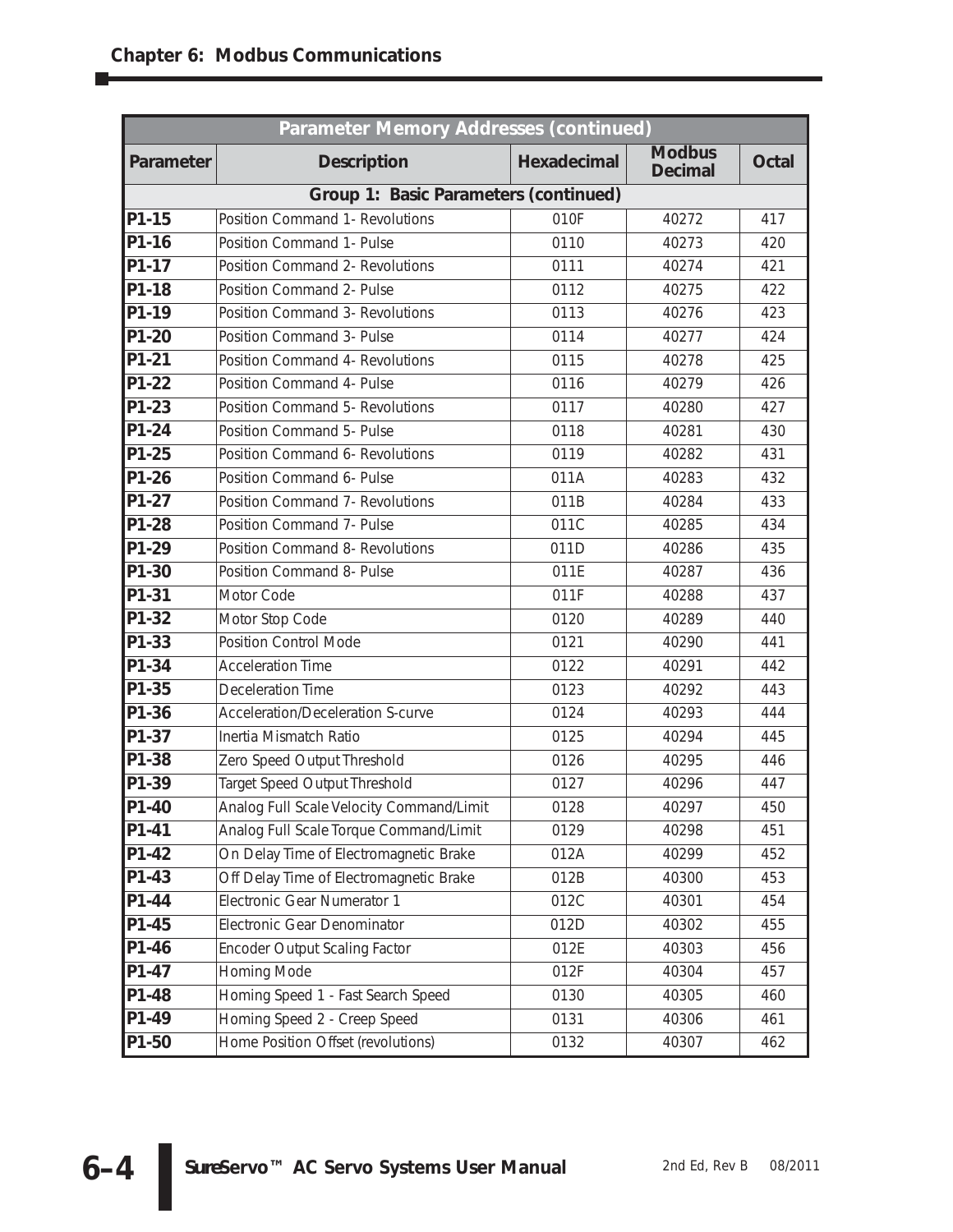T,

| <b>Parameter Memory Addresses (continued)</b> |                                       |             |                                 |       |  |  |
|-----------------------------------------------|---------------------------------------|-------------|---------------------------------|-------|--|--|
| Parameter                                     | <b>Description</b>                    | Hexadecimal | <b>Modbus</b><br><b>Decimal</b> | Octal |  |  |
|                                               | Group 1: Basic Parameters (continued) |             |                                 |       |  |  |
| <b>IP1-51</b>                                 | Home Position Offset (counts)         | 0133        | 40308                           | 463   |  |  |
| <b>IP1-52</b>                                 | Regenerative Resistor Value           | 0134        | 40309                           | 464   |  |  |
| $IP1-53$                                      | Regenerative Resistor Capacity        | 0135        | 40310                           | 465   |  |  |
| P <sub>1-54</sub>                             | In Position Window                    | 0136        | 40311                           | 466   |  |  |
| P1-55                                         | Maximum Speed Limit                   | 0137        | 40312                           | 467   |  |  |
| <b>P1-56</b>                                  | Overload Output Warning Threshold     | 0138        | 40313                           | 470   |  |  |
|                                               |                                       |             |                                 |       |  |  |

| Group 2: Extended Parameters |                                                  |      |       |      |  |
|------------------------------|--------------------------------------------------|------|-------|------|--|
| P2-00                        | Position Loop Proportional Gain (KPP)            | 0200 | 40513 | 1000 |  |
| P2-01                        | Position Loop Gain Boost                         | 0201 | 40514 | 1001 |  |
| P2-02                        | Position Feed Forward Gain (KFF)                 | 0202 | 40515 | 1002 |  |
| P2-03                        | Smooth Constant of<br>Position Feed Forward Gain | 0203 | 40516 | 1003 |  |
| P2-04                        | Velocity Loop Proportional Gain (KVP)            | 0204 | 40517 | 1004 |  |
| P2-05                        | <b>Velocity Loop Gain Boost</b>                  | 0205 | 40518 | 1005 |  |
| P2-06                        | Velocity Loop Integral Compensation              | 0206 | 40519 | 1006 |  |
| P2-07                        | Velocity Feed Forward Gain                       | 0207 | 40520 | 1007 |  |
| P2-08                        | <b>Factory Defaults and Security</b>             | 0208 | 40521 | 1010 |  |
| P2-09                        | Debounce Filter                                  | 0209 | 40522 | 1011 |  |
| P2-10                        | Digital Input Terminal 1 (DI1)                   | 020A | 40523 | 1012 |  |
| P2-11                        | Digital Input Terminal 2 (DI2)                   | 020B | 40524 | 1013 |  |
| P2-12                        | Digital Input Terminal 3 (DI3)                   | 020C | 40525 | 1014 |  |
| P2-13                        | Digital Input Terminal 4 (DI4)                   | 020D | 40526 | 1015 |  |
| P2-14                        | Digital Input Terminal 5 (DI5)                   | 020E | 40527 | 1016 |  |
| P2-15                        | Digital Input Terminal 6 (DI6)                   | 020F | 40528 | 1017 |  |
| P2-16                        | Digital Input Terminal 7 (DI7)                   | 0210 | 40529 | 1020 |  |
| P2-17                        | Digital Input Terminal 8 (DI8)                   | 0211 | 40530 | 1021 |  |
| P2-18                        | Digital Output Terminal 1 (DO1)                  | 0212 | 40531 | 1022 |  |
| P2-19                        | Digital Output Terminal 2 (DO2)                  | 0213 | 40532 | 1023 |  |
| P2-20                        | Digital Output Terminal 3 (DO3)                  | 0214 | 40533 | 1024 |  |
| P2-21                        | Digital Output Terminal 4 (DO4)                  | 0215 | 40534 | 1025 |  |
| P2-22                        | Digital Output Terminal 5 (DO5)                  | 0216 | 40535 | 1026 |  |
| P2-23                        | Notch Filter (resonance suppression)             | 0217 | 40536 | 1027 |  |
| P2-24                        | Notch Filter Attenuation (resonance suppress.)   | 0218 | 40537 | 1030 |  |
| P <sub>2</sub> -25           | Low-pass Filter (resonance suppression)          | 0219 | 40538 | 1031 |  |
| P2-26                        | External Anti-Interference Gain                  | 021A | 40539 | 1032 |  |
| P2-27                        | Gain Boost Control                               | 021B | 40540 | 1033 |  |
| P2-28                        | Gain Boost Switching Time                        | 021C | 40541 | 1034 |  |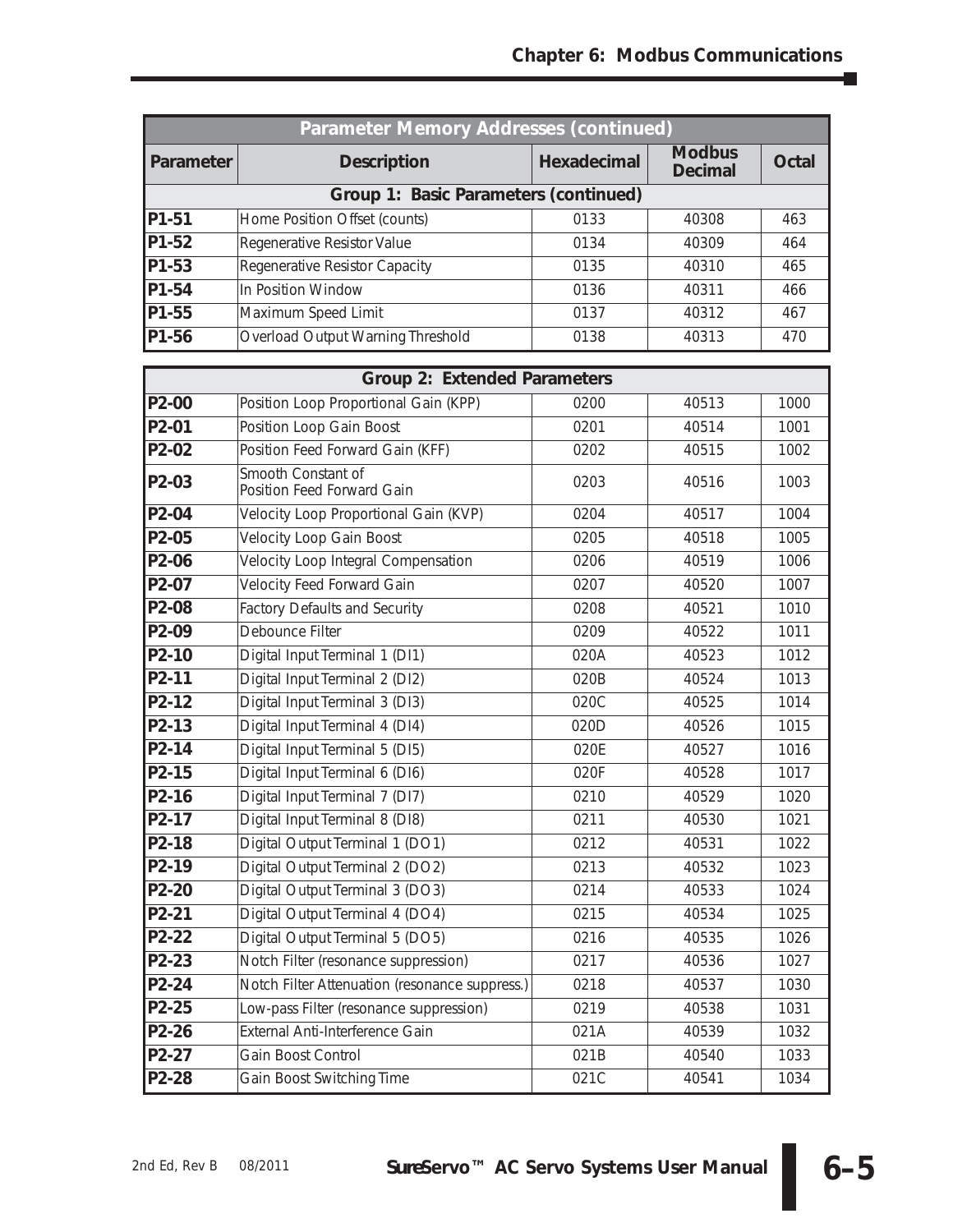| Parameter Memory Addresses (continued)   |                                                   |             |                                 |              |  |  |
|------------------------------------------|---------------------------------------------------|-------------|---------------------------------|--------------|--|--|
| Parameter                                | <b>Description</b>                                | Hexadecimal | <b>Modbus</b><br><b>Decimal</b> | <b>Octal</b> |  |  |
| Group 2: Extended Parameters (continued) |                                                   |             |                                 |              |  |  |
| P2-29                                    | Gain Boost Switching Condition                    | 021D        | 40542                           | 1035         |  |  |
| P2-30                                    | <b>Auxiliary Function</b>                         | 021E        | 40543                           | 1036         |  |  |
| P2-31                                    | Auto and Easy Mode Response Level                 | 021F        | 40544                           | 1037         |  |  |
| P2-32                                    | <b>Tuning Mode</b>                                | 0220        | 40545                           | 1040         |  |  |
| P2-34                                    | Overspeed Fault Threshold                         | 0222        | 40547                           | 1042         |  |  |
| P2-35                                    | Position Deviation Fault Window                   | 0223        | 40548                           | 1043         |  |  |
| P2-36                                    | Position 1 Velocity                               | 0224        | 40549                           | 1044         |  |  |
| P2-37                                    | Position 2 Velocity                               | 0225        | 40550                           | 1045         |  |  |
| P2-38                                    | Position 3 Velocity                               | 0226        | 40551                           | 1046         |  |  |
| P2-39                                    | Position 4 Velocity                               | 0227        | 40552                           | 1047         |  |  |
| P2-40                                    | Position 5 Velocity                               | 0228        | 40553                           | 1050         |  |  |
| P2-41                                    | Position 6 Velocity                               | 0229        | 40554                           | 1051         |  |  |
| P2-42                                    | Position 7 Velocity                               | 022A        | 40555                           | 1052         |  |  |
| P2-43                                    | Position 8 Velocity                               | 022B        | 40556                           | 1053         |  |  |
| P2-44                                    | Digital Output Mode                               | 022C        | 40557                           | 1054         |  |  |
| P2-45                                    | Index Mode Output Signal Delay Time               | 022D        | 40558                           | 1055         |  |  |
| P2-46                                    | Index Mode - Stations                             | 022E        | 40559                           | 1056         |  |  |
| P2-47                                    | Position Deviation Clear Delay Time               | 022F        | 40560                           | 1057         |  |  |
| P2-48                                    | Backlash Compensation (index mode)                | 0230        | 40561                           | 1060         |  |  |
| P2-49                                    | Jitter Suppression                                | 0231        | 40562                           | 1061         |  |  |
| P2-50                                    | <b>Clear Position Mode</b>                        | 0232        | 40563                           | 1062         |  |  |
| P2-51                                    | Servo On Command                                  | 0233        | 40564                           | 1063         |  |  |
| P2-52                                    | Dwell Time 1 (auto index mode)                    | 0234        | 40565                           | 1064         |  |  |
| P2-53                                    | Dwell Time 2 (auto index mode)                    | 0235        | 40566                           | 1065         |  |  |
| P2-54                                    | Dwell Time 3 (auto index mode)                    | 0236        | 40567                           | 1066         |  |  |
| P2-55                                    | Dwell Time 4 (auto index mode)                    | 0237        | 40568                           | 1067         |  |  |
| P <sub>2</sub> -56                       | Dwell Time 5 (auto index mode)                    | 0238        | 40569                           | 1070         |  |  |
| P2-57                                    | Dwell Time 6 (auto index mode)                    | 0239        | 40570                           | 1071         |  |  |
| P2-58                                    | Dwell Time 7 (auto index mode)                    | 023A        | 40571                           | 1072         |  |  |
| P2-59                                    | Dwell Time 8 (auto index mode)                    | 023B        | 40572                           | 1073         |  |  |
| P2-60                                    | Electronic Gear Numerator 2                       | 023C        | 40573                           | 1074         |  |  |
| P2-61                                    | Electronic Gear Numerator 3                       | 023D        | 40574                           | 1075         |  |  |
| P2-62                                    | Electronic Gear Numerator 4                       | 023E        | 40575                           | 1076         |  |  |
| P2-63                                    | Velocity and Position Deviation<br>Scaling Factor | 023F        | 40576                           | 1077         |  |  |
| P2-64                                    | Advanced Torque Limit Mode                        | 0240        | 40577                           | 1100         |  |  |
| P2-65                                    | Special Input Functions                           | 0241        | 40578                           | 1101         |  |  |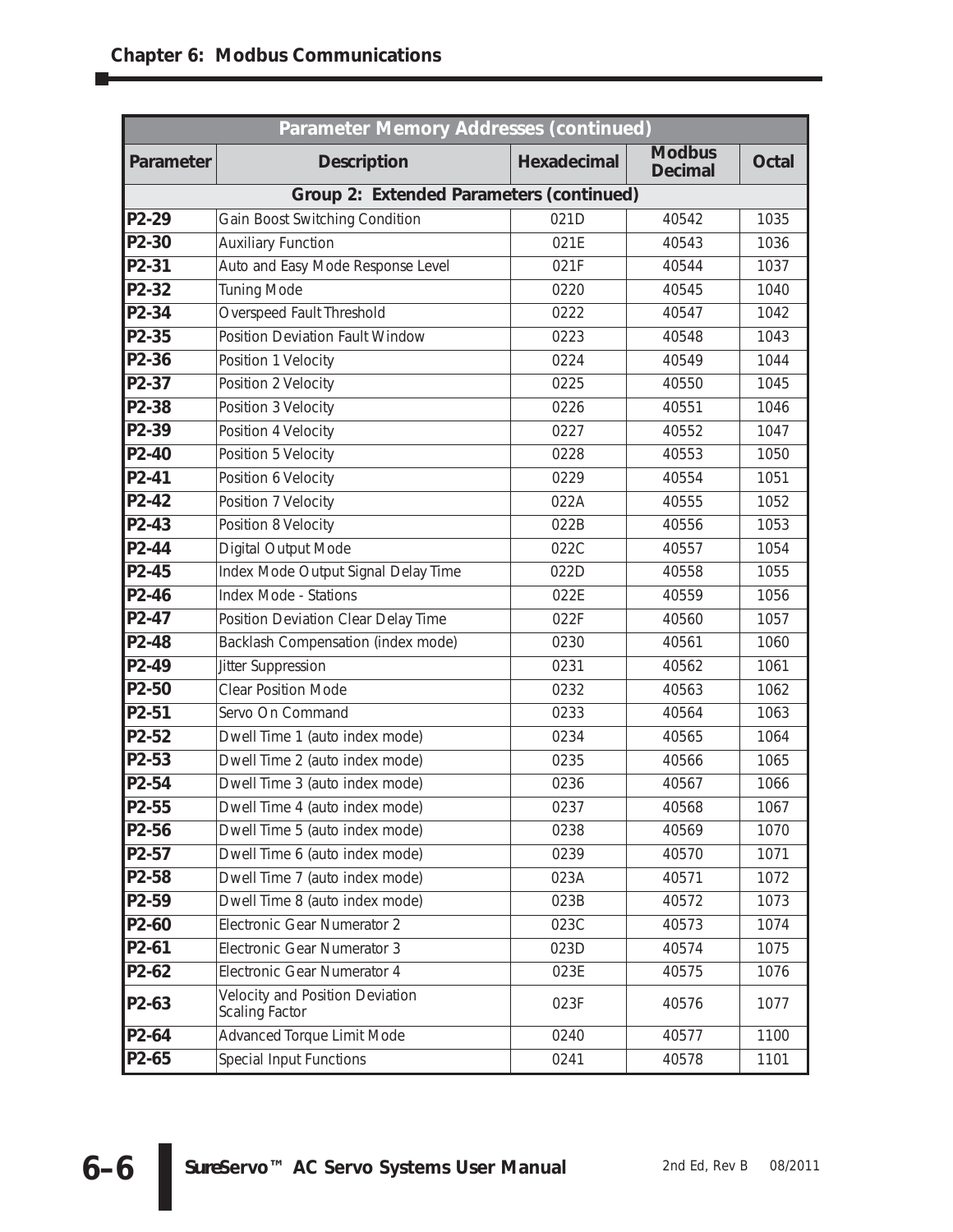T,

| Parameter Memory Addresses (continued) |                                     |             |                                 |       |  |
|----------------------------------------|-------------------------------------|-------------|---------------------------------|-------|--|
| Parameter                              | <b>Description</b>                  | Hexadecimal | <b>Modbus</b><br><b>Decimal</b> | Octal |  |
|                                        | Group 3: Communication Parameters   |             |                                 |       |  |
| P3-00                                  | <b>Communication Address</b>        | 0300        | 40769                           | 1400  |  |
| P3-01                                  | <b>Transmission Speed</b>           | 0301        | 40770                           | 1401  |  |
| P3-02                                  | <b>Communication Protocol</b>       | 0302        | 40771                           | 1402  |  |
| P3-03                                  | <b>Communication Fault Action</b>   | 0303        | 40772                           | 1403  |  |
| P3-04                                  | Communication Watchdog Time Out     | 0304        | 40773                           | 1404  |  |
| P3-05                                  | <b>Communication Selection</b>      | 0305        | 40774                           | 1405  |  |
| P3-07                                  | Communication Response Delay Time   | 0307        | 40776                           | 1407  |  |
| P3-08                                  | Digital Input Software Control Mask | 0308        | 40777                           | 1410  |  |

| <b>Group 4: Diagnostic Parameters</b> |                                |      |       |      |
|---------------------------------------|--------------------------------|------|-------|------|
| P4-00                                 | Fault Record (N) (most recent) | 0400 | 41025 | 2000 |
| P4-01                                 | Fault Record (N-1)             | 0401 | 41026 | 2001 |
| P4-02                                 | Fault Record (N-2)             | 0402 | 41027 | 2002 |
| P4-03                                 | Fault Record (N-3)             | 0403 | 41028 | 2003 |
| P4-04                                 | Fault Record (N-4)             | 0404 | 41029 | 2004 |
| P4-05                                 | Jog Function                   | 0405 | 41030 | 2005 |
| P4-06                                 | Force Outputs Command          | 0406 | 41031 | 2006 |
| P4-07                                 | <b>Input Status</b>            | 0407 | 41032 | 2007 |
| P4-09                                 | <b>Output Status</b>           | 0409 | 41034 | 2011 |
| P4-20                                 | Analog Monitor 1 Offset (ch 1) | 0414 | 41045 | 2024 |
| P4-21                                 | Analog Monitor 2 Offset (ch 2) | 0415 | 41046 | 2025 |
| P4-22                                 | Analog Velocity Input Offset   | 0416 | 41047 | 2026 |
| P4-23                                 | Analog Torque Input Offset     | 0417 | 41048 | 2027 |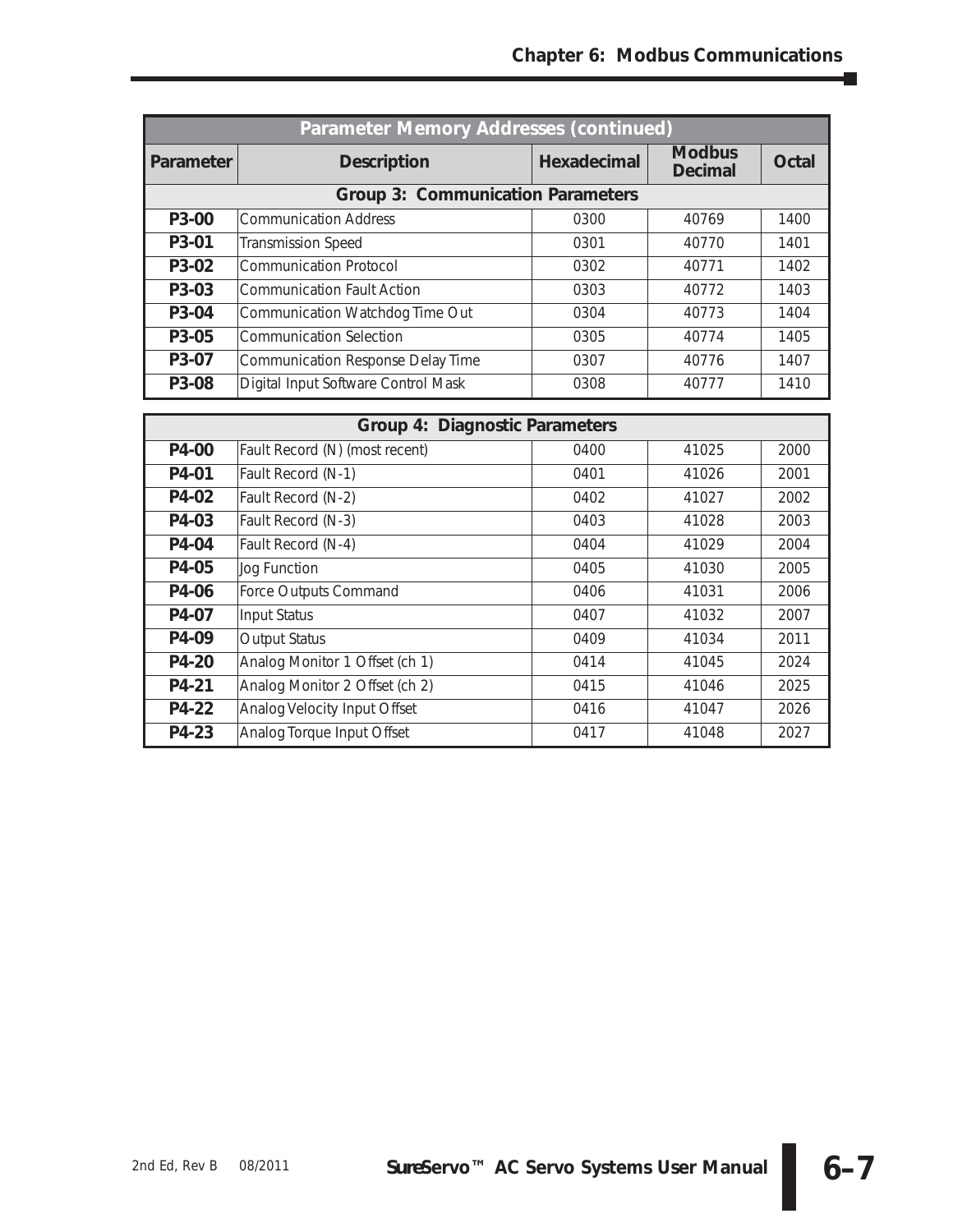# **Connecting to** *Direct***LOGIC PLCs**

The following steps explain how to connect and communicate with the *Sure*Servo drives using *Direct*LOGIC PLCs.

# **Step 1: Modbus RTU Master PLCs**

The *Sure*Servo™ servo drives will communicate with the following *Direct*LOGIC CPUs using the Modbus RTU protocol.

| Modbus RTU Master Support                                            |  |  |
|----------------------------------------------------------------------|--|--|
| <b>MRX/MWX Instructions</b><br>DL06 or DL-260 CPU port 2             |  |  |
| <b>RX/WX Instructions</b><br>DL05, DL06, DL250-1 or DL260 CPU port 2 |  |  |

# **Step 2: Make the Connections**

There are several means of communicating serially from a *Direct*logic PLC.

| <b>CPU Connections</b> |                                |  |
|------------------------|--------------------------------|--|
| <b>RS-232</b>          | DL05/DL06/DL250-1/DL260 port 2 |  |
| <b>RS-485</b>          | DL06/DL260 port 2              |  |
| <b>RS-422</b>          | DL06/DL250-1/DL260 port 2      |  |

# **DL06/DL250-1/DL260: RS-232 Connection Wiring**

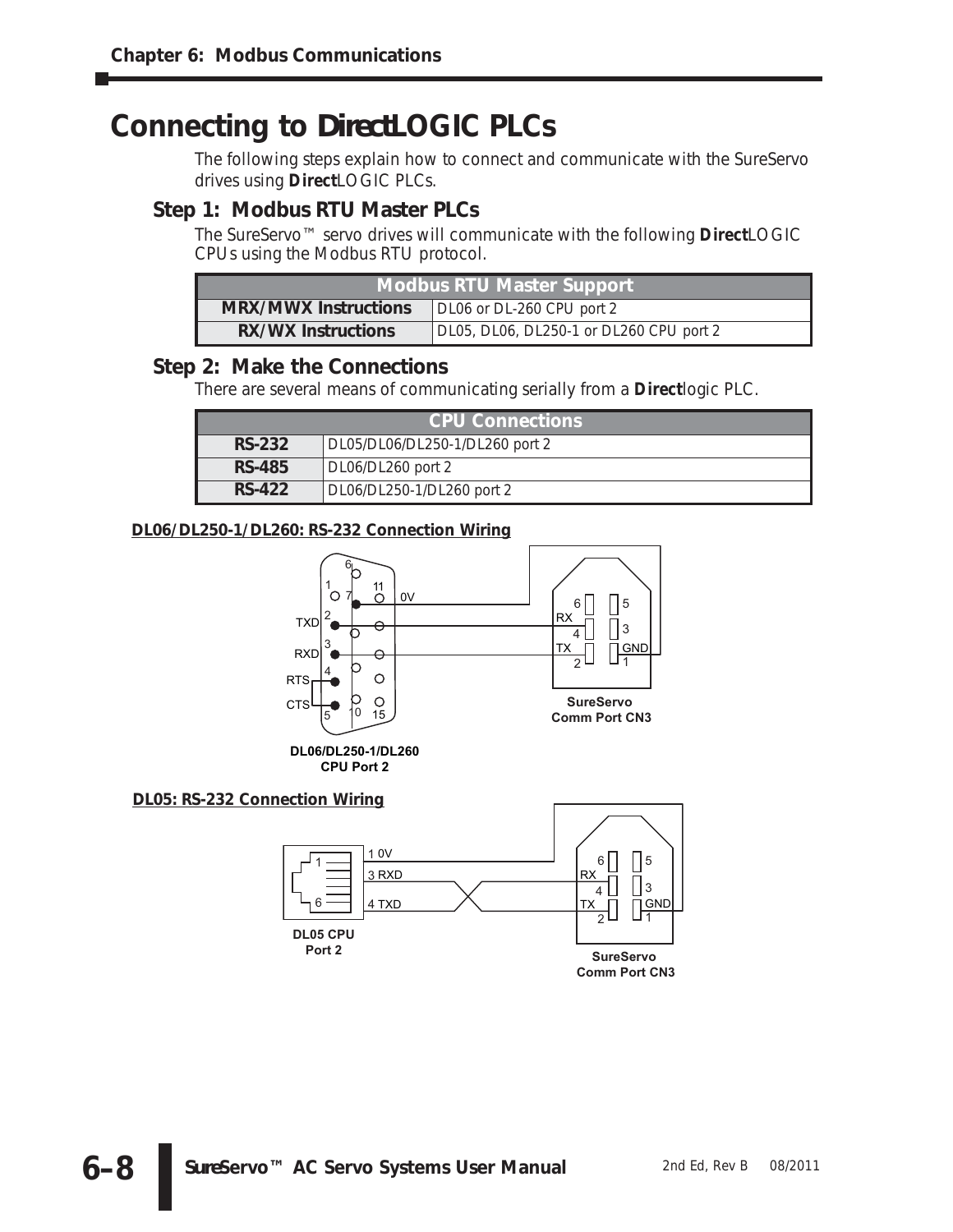

#### **DL06/DL260: RS-485 Connection Wiring**





*Termination Resistors are required at both ends of RS-422/485 networks. It is necessary to select resistors that match the impedance rating of the cable (between 100 and 500 Ohms.)*



*Sure*Servo *drives have a provision for shutting down control or power to the drive in the event of a communications timeout. This is set up using drive parameters P3-03 and P3-04 along with a digital output configured for servo fault alarm.*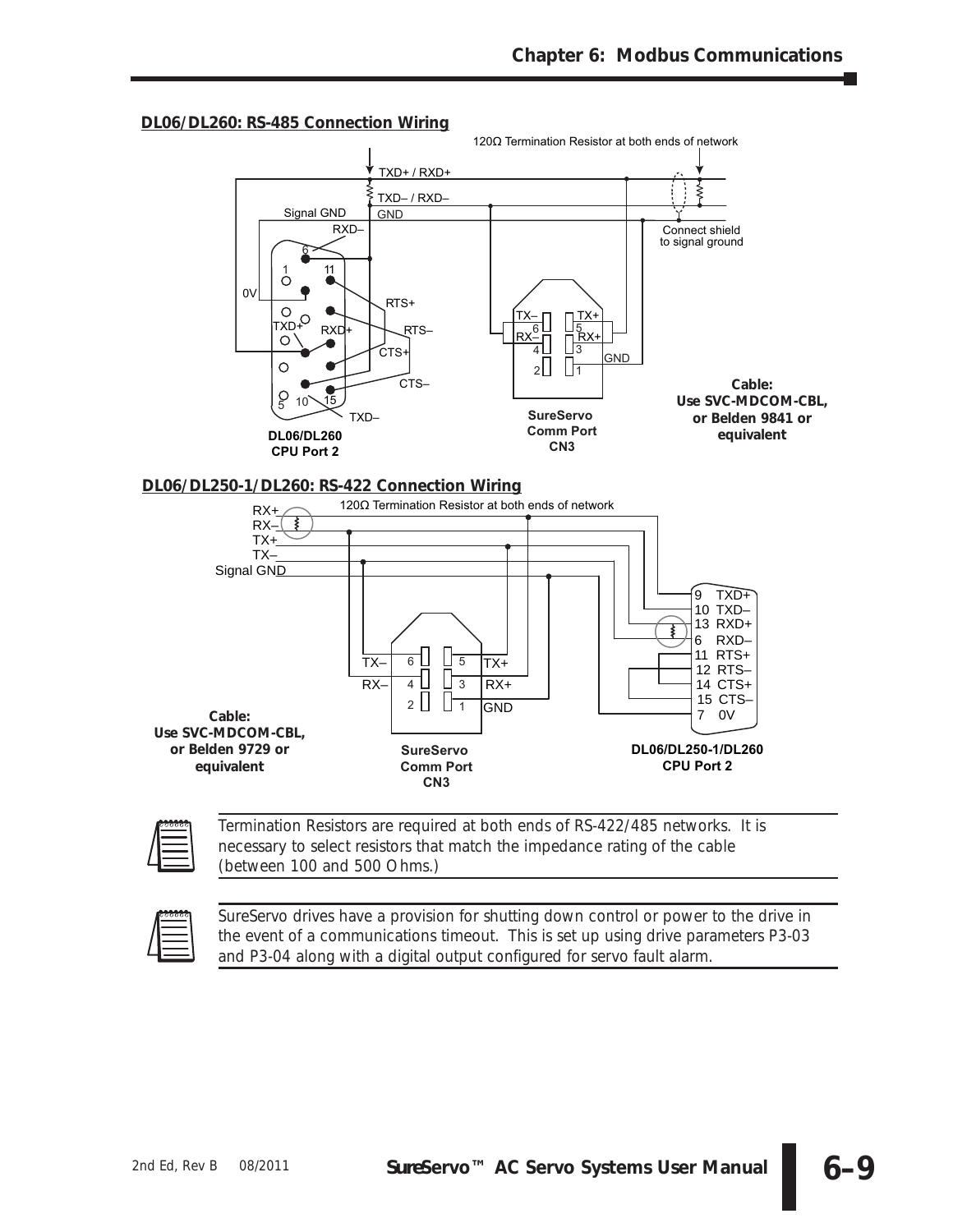# **Step 3: Confirm/Set Servo Communication Parameters**



*Most drive parameters can be written to or updated from a master controller using Modbus communications. However, the drive's operational "run" commands (i.e Servo On, Command Trigger, RESET, etc) can only be executed by controlling the drive's physical digital inputs.*

The following *Sure*Servo™ communications parameters must match the **Direct**LOGIC CPU port settings in order to establish communications. Refer to the servo Communication parameters (P3-\*\*) for available settings.

- **P3-00: Communication address (default 1) PLC read/write instructions use comm address to target a specific drive**
- **P3-01: Communication baud rate (default 19200 bps)**
- **P3-02: Communication protocol (default Modbus RTU mode <8 data bits, odd parity, 1 stop bit>**
- **P3-05: Communication Selection (default RS-232)**
- *Other related Parameters to note:*
- **P2-30: Aux Function setting this parameter to (5) will disable "parameter write to EEPROM" each time communications is attempted with the drive (default 0). This parameter setting is not retained when power is disconnected from the drive.**



*The previous list of parameter settings is the minimum required to establish communications with a DirectLOGIC PLC. There are several other parameters that must be set through the drive keypad to configure the drive up for your application.*

# **Step 4: Configure the** *Direct***LOGIC CPU Port 2**

The *Direct*LOGIC CPUs must be configured as a Modbus RTU master PLC to communicate with the *Sure*Servo drives. This includes setting up the PLC communication port parameters and creating ladder logic programming code that uses read/write instructions to communicate with the drive(s).

The set up for all of the *Direct*LOGIC CPUs is very similar. Refer to the appropriate CPU User Manual for the specifics on your *Direct*LOGIC CPU.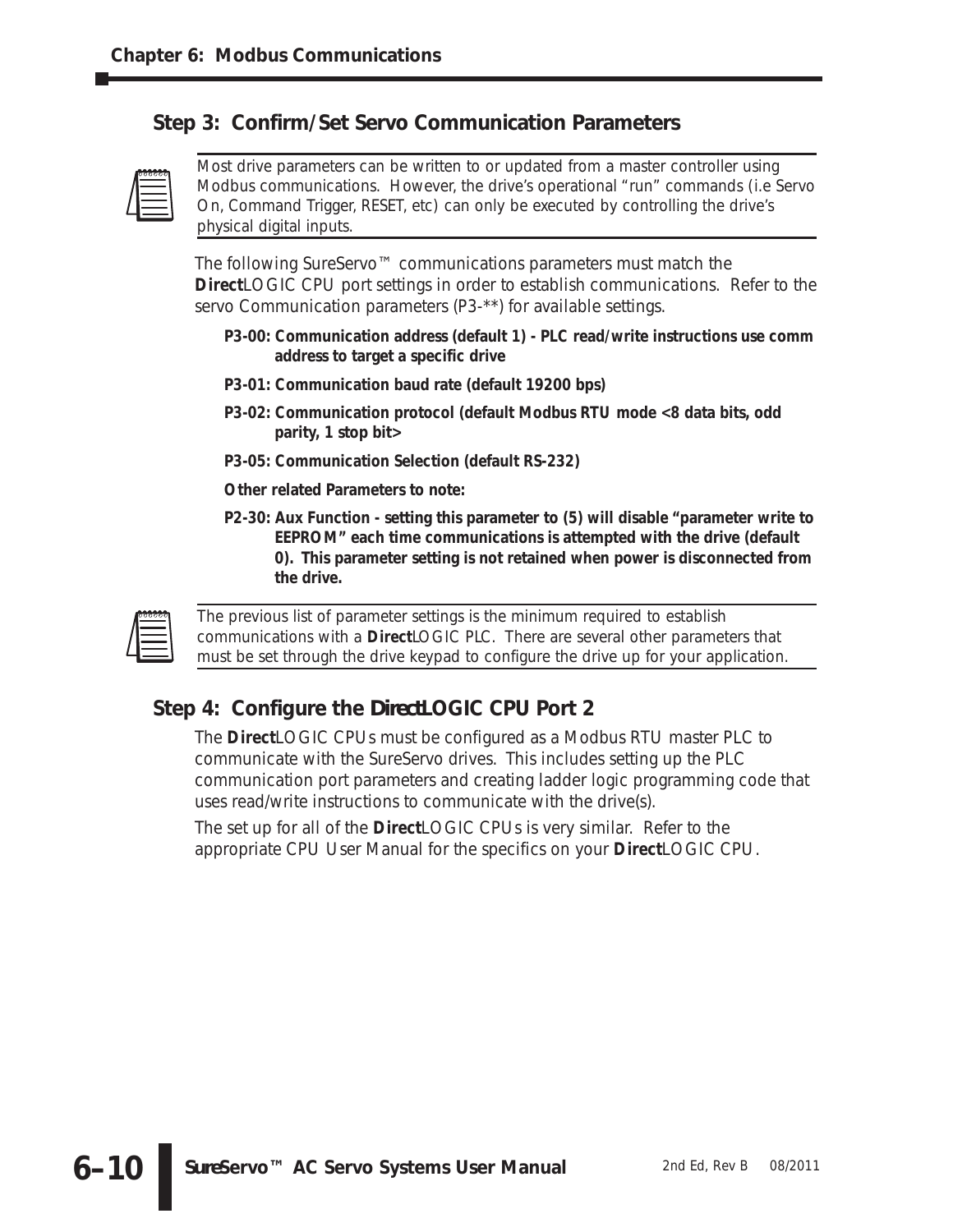### *Direct***LOGIC Modbus RTU Master Port Configuration for DL06/DL260**

The following configuration example is specific to the DL06/DL260 CPU. Refer to the appropriate CPU User Manual for the specifics on your *Direct*LOGIC CPU.

- In **Direct**SOFT, select the PLC menu, then Setup, then "Secondary Comm Port"
- From the Port list box, select **"Port 2"**
- For the Protocol, select **"Modbus"**
- In the Timeout list box, select **"800 ms"**
- Response Delay Time should be **"0 ms"**
- The Station Number should be set to **"1"** to allow the CPU to function as network master
- The Baud Rate should be set at **"19200"**
- In the Stop Bits list box, select **"1"**
- In the Parity list box, select **"Odd"**
- In the Echo Suppression box, select the wiring method used in the application

| <b>Setup Communication Ports</b>                                                                                                                           |                                                                 |                                         |                                                      |
|------------------------------------------------------------------------------------------------------------------------------------------------------------|-----------------------------------------------------------------|-----------------------------------------|------------------------------------------------------|
| Port: Port 2<br>Protocol:<br>K-Sequence<br><b>DirectNET</b><br><b>MODBUS</b><br>⊽<br>Non-Sequence 3 Characters<br>Remote I/D<br>Time-out: Base Timeout × 1 | Base Timeout:<br>$800 \text{ ms}$<br>$800 \text{ ms}$<br>500 ms | Close<br>$\blacksquare$<br>Help         | Select the                                           |
| RTS on delay time: 0 ms<br>RTS off delay time: 0 ms<br>Station Number: 1                                                                                   |                                                                 |                                         | appropriate<br>button based<br>on the comm<br>wiring |
| Baud rate: 19200<br>▼<br>Stop bits: 1<br>Parity: Odd                                                                                                       | Echo Suppression<br>● RS-485 (2-wire)                           | RS-422/485 (4-wire)<br>RS-232C (2-wire) |                                                      |
| Port 2: 15 Pin                                                                                                                                             |                                                                 |                                         |                                                      |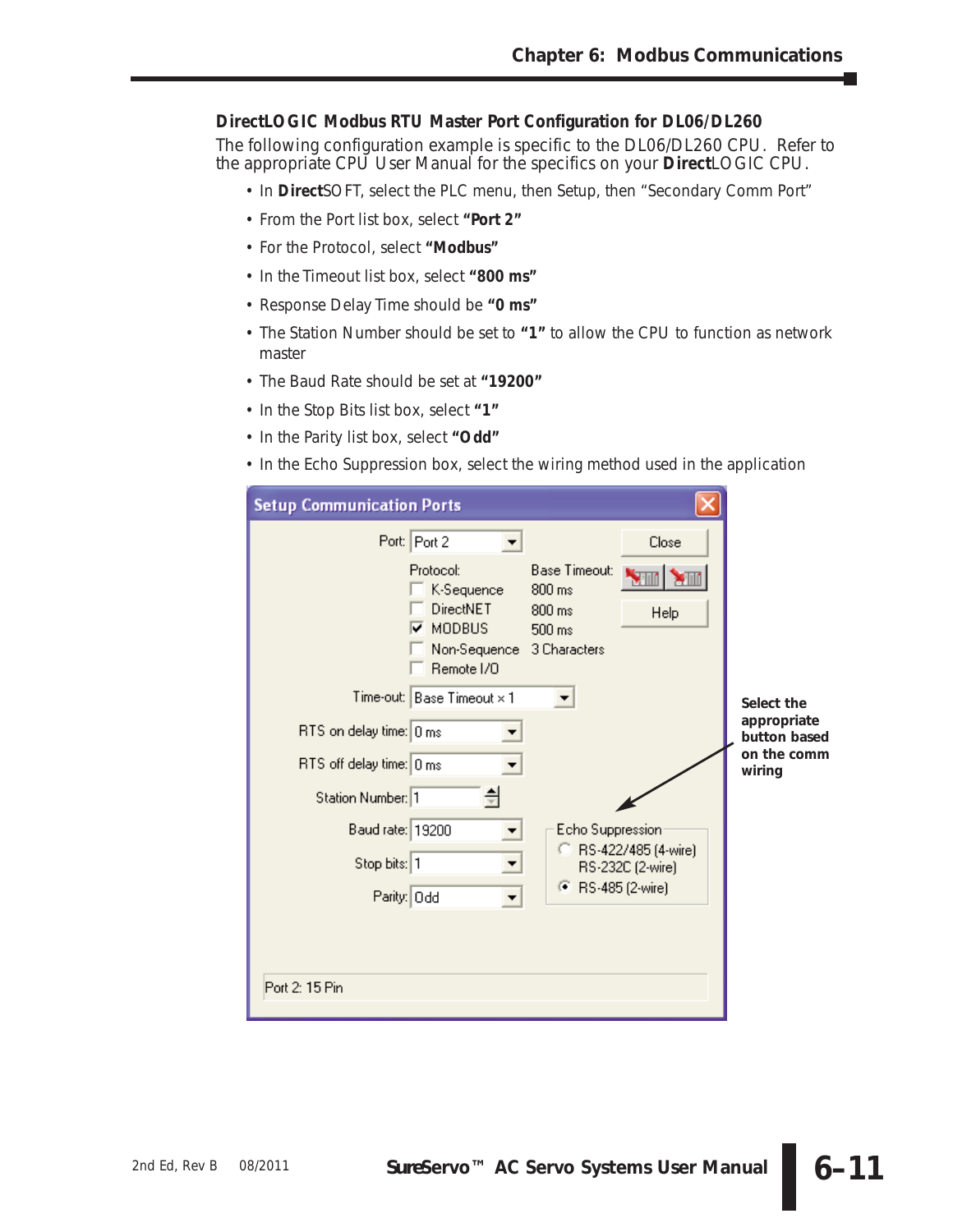#### *Direct***LOGIC Modbus RTU Master Port Configuration for DL05/DL250-1**

The following configuration example is specific to the DL05 or DL250-1 CPU. Refer to the appropriate CPU User Manual for the specifics on your *Direct*LOGIC CPU.

- In **Direct**SOFT, select the PLC menu, then Setup, then "Secondary Comm Port"
- From the Port list box, select **"Port 2"**
- For the Protocol, select **"Modbus"**
- In the Timeout list box, select **"800 ms"**
- Response Delay Time should be **"0 ms"**
- The Station Number should be set to **"1"** to allow the CPU to function as network master
- The Baud Rate should be set at **"19200"**
- In the Stop Bits list box, select **"1"**
- In the Parity list box, select **"Odd"**



*The DL05/DL250-1 network instructions used in Master mode will access only slaves 1 to 90. Each slave must have a unique number.*

| <b>Setup Communication Ports</b>                                                 |                                              |
|----------------------------------------------------------------------------------|----------------------------------------------|
| Port: Port 2<br>Protocol:<br>K-Sequence                                          | Close<br><b>Base Timeout:</b><br>M<br>800 ms |
| <b>DirectNET</b><br>$\overline{\mathbf{v}}$ modbus<br>Non-Sequence<br>Remote I/O | 800 ms<br>Help<br>500 ms                     |
| Base Timeout × 1<br>Time-out:                                                    |                                              |
| RTS on delay time: 0 ms                                                          |                                              |
| RTS off delay time: 0 ms                                                         |                                              |
| Station Number: 1                                                                |                                              |
| Baud rate: 19200                                                                 |                                              |
| Stop bits: 1                                                                     |                                              |
| Parity: None                                                                     |                                              |
|                                                                                  |                                              |
| Port 2: 15 Pin                                                                   |                                              |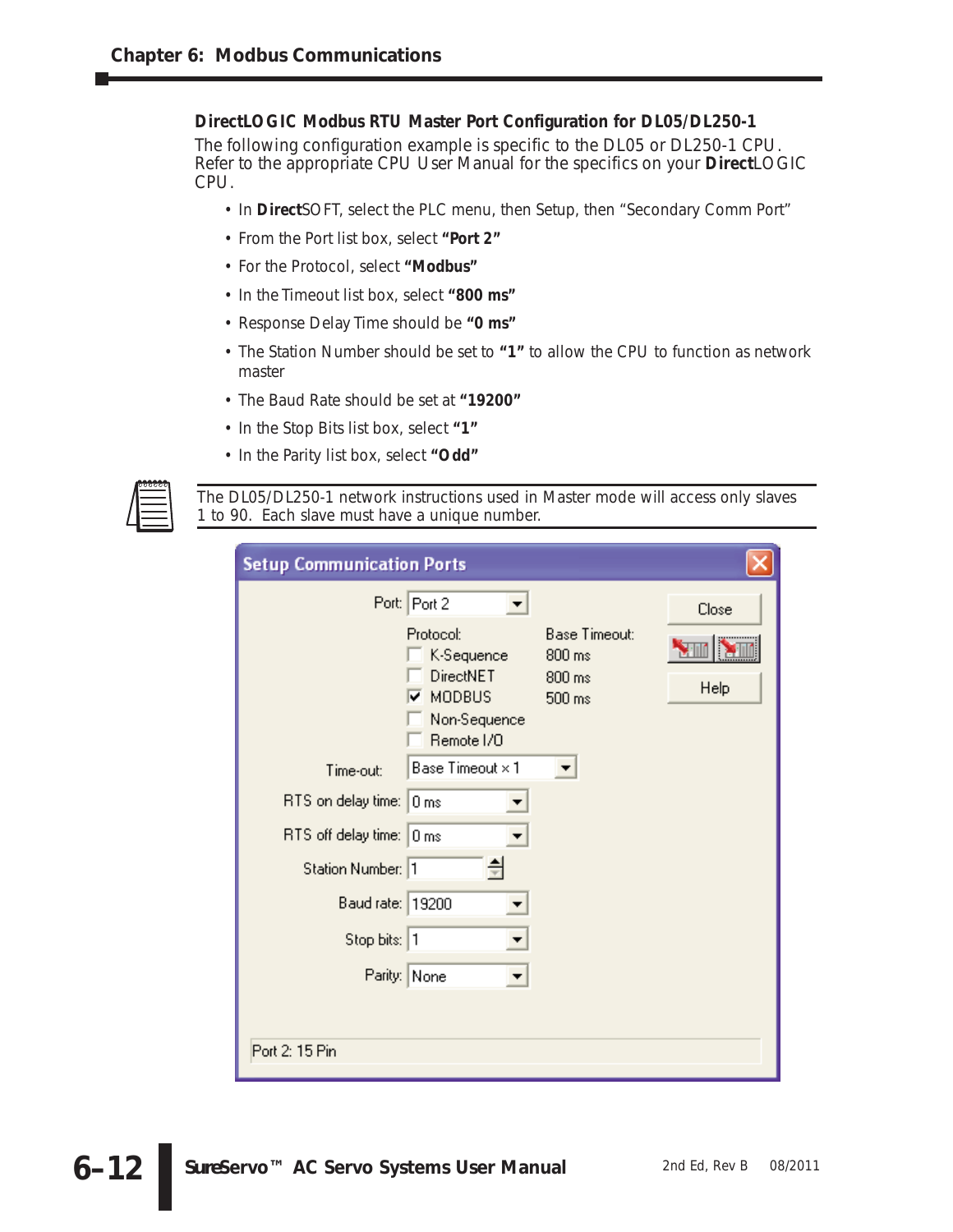# *Sure***Servo™ /** *Direct***LOGIC PLC Control Example**

# *Sure***Servo™** *Block* **Transfer Function**

A group of Status Monitor Registers (P0-04 to P0-08) and a group of Block Data Registers (P0-09 to P0-16) are available in the *Sure*Servo drive. These continuous blocks of registers can be used to "group" miscellaneous drive parameters together allowing you to read/write the desired parameters in one block instead of having to use a Read/Write command for each parameter.

# *Sure***Servo™ Drive Parameter Settings Example - Position Mode**

The parameters listed below must be entered through the drive keypad or *Sure*Servo™ Pro software in order for the provided ladder logic example to function properly. (Parameters marked with \* must be entered from the drive keypad only.) Prior to configuring a new *Sure*Servo drive or re-configuring an existing drive for a new application, it is recommended to set P2-08 = 10, then cycle drive power. This will reset drive parameters to factory defaults.

P1-01 = 101: sets drive to **position mode** with internal control

P1-33 = 1: sets drive to incremental mode

P1-34 = 500: sets the accel time to 500ms

P1-35 = 500: sets the decel time to 500ms

 $P1-36 = 1000$ :  $>1$  to allow the accel and decel to operate

# **Read transfer block from drive**

P0-04 = 1: assigns motor feedback rotation to Status Monitor 1

P0-05 = 0: sets the motor feedback pulse to Status Monitor 2

P0-06 = 6: assigns motor rpm to Status Monitor 3

P0-07 = 11: assigns current % load to Status Monitor 4

P0-08 = 12: assigns peak % load to Status Monitor 5

**\*** P0-09 = 409: assigns the digital output word to Block Transfer 1

**\*** P0-10 = 407: assigns the digital input word to Block Transfer 2

# **Write transfer block to drive**

**\*** P0-11 = 21E: assigns Aux Function EEPROM write control to Block Transfer 3 **\*** P0-12 = 10F: assigns the 1st position command revolution word to Block Trans 4 **\*** P0-13 = 110: assigns the 1st position command pulse word to Block Transfer 5 **\*** P0-14 = 224: assigns the 1st position velocity reference to Block Transfer 6 P2-10 = 101: assigns digital input 1 to Servo On bit P2-11 = 108: assigns digital input 2 to Command Trigger bit P2-12 = 104: assigns digital input 3 Pulse Clear P2-13 = 111: assigns digital input 4 Position Zero  $P2-14 = 102$ : assigns digital input 5 to Reset bit  $P2-15 = 22$ : assigns digital input 6 to CWL limit (NC) P2-16 = 23: assigns digital input 7 to CCWL limit (NC)  $P2-17 = 21$ : assigns digital input 8 to External Fault (NC) P2-18 = 101: assigns digital output 1 to Servo Ready P2-19 = 103: assigns digital output 2 to Low Speed P2-20 = 109: assigns digital output 3 to Home Search P2-21 = 105: assigns digital output 4 to In Position  $P2-22 = 7$ : assigns digital output 5 to Servo Fault (NC)

**\* These parameters** *must* **be entered using the drive keypad.**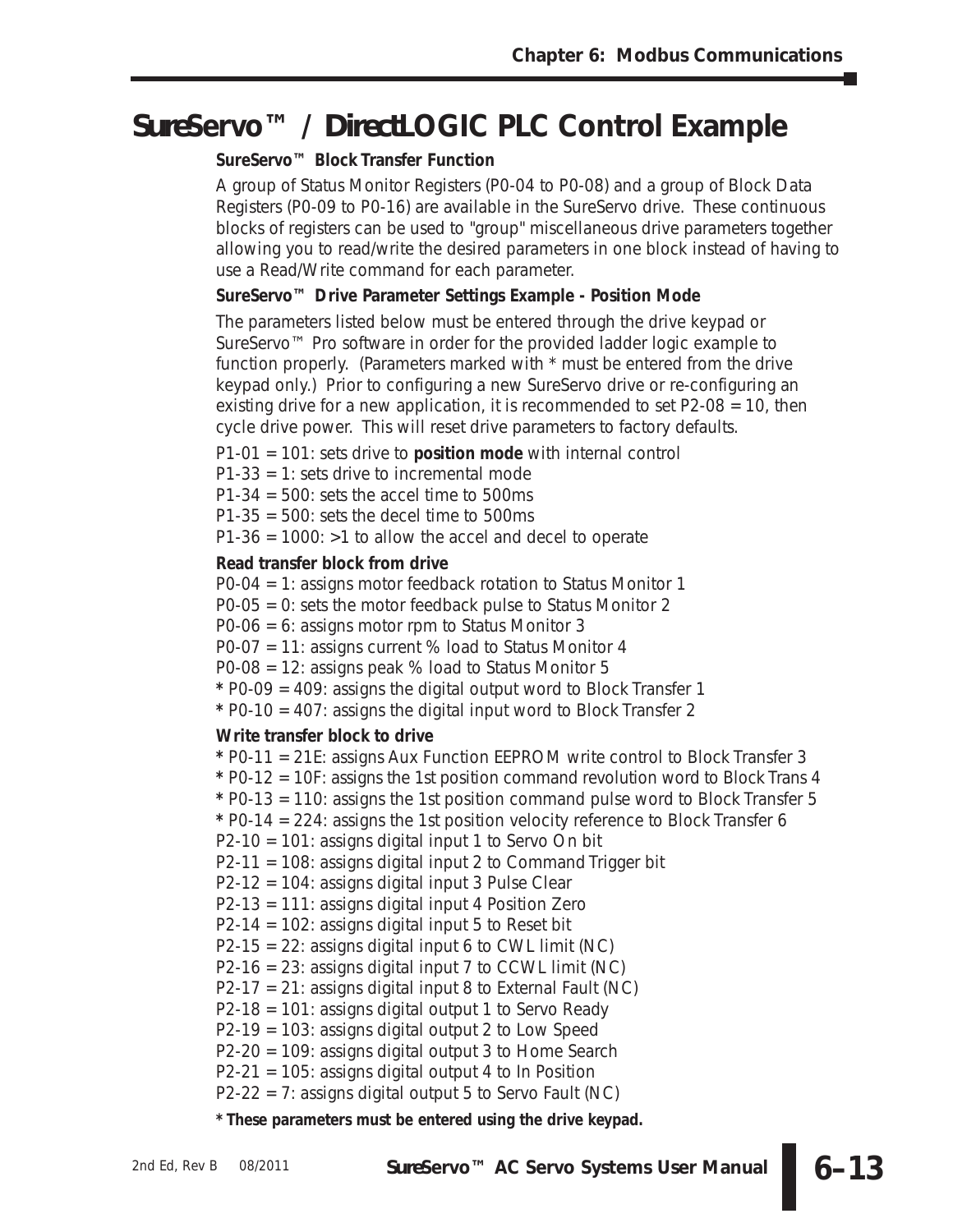The following list provides the *Direct*LOGIC PLC V-memory locations and control bits along with the associated *Sure*Servo parameters used in the following ladder logic drive control example.

### **Parameters Read from drive (RX) and Placed in PLC V-memory**

V3000 - P0-00: Firmware Version

V3001 - P0-01: Drive fault

V3002 - P0-02: Drive Status

- V3003 P0-03: Analog Monitor Output
- V3004 P0-04: Motor Feedback Rotation
- V3005 P0-05: Motor Feedback Pulse
- V3006 P0-06: Motor RPM
- V3007 P0-07: Current Load (% of rated torque)
- V3010 P0-08: Peak Load (% of rated torque since powerup)
- V3011 P0-09: Digital Output Word
- V3012 P0-10: Digital Input Word

V3013 - P0-11: Read drive EEPROM control value

#### **Parameters/Values Written to drive (WX) from PLC V-memory**

V2000 - P0-11: Drive write to EEPROM control

V2001 - P0-12: Position Command Revolutions

V2002 - P0-13: Position Command pulse

V2003 - P0-14: Velocity Reference (rpm)

V2013 - User memory location to compare velocity reference and update

#### **Drive's digital outputs mapped from V3011 to VC120**

- C120 P2-18: Digital output 1 Servo Ready
- C121 P2-19: Digital output 2 Low Speed
- C122 P2-20: Digital output 3 Home Search
- C123 P2-21: Digital output 4 In position
- C124 P2-22: Digital output 5 Servo Fault (normally closed)

# **Drive's digital input terminals connected to PLC discrete outputs**

- Digital Input 1 SERVO ENABLE
- Digital Input 2 CMD TRIGGER
- Digital Input 3 Pulse Clear
- Digital Input 4 Position Zero

Digital Input 5 - RESET

Digital Input 6 - CWL Limit (normally closed)

- Digital Input 7 CCWL Limit (normally closed)
- Digital Input 8 External Fault (normally closed)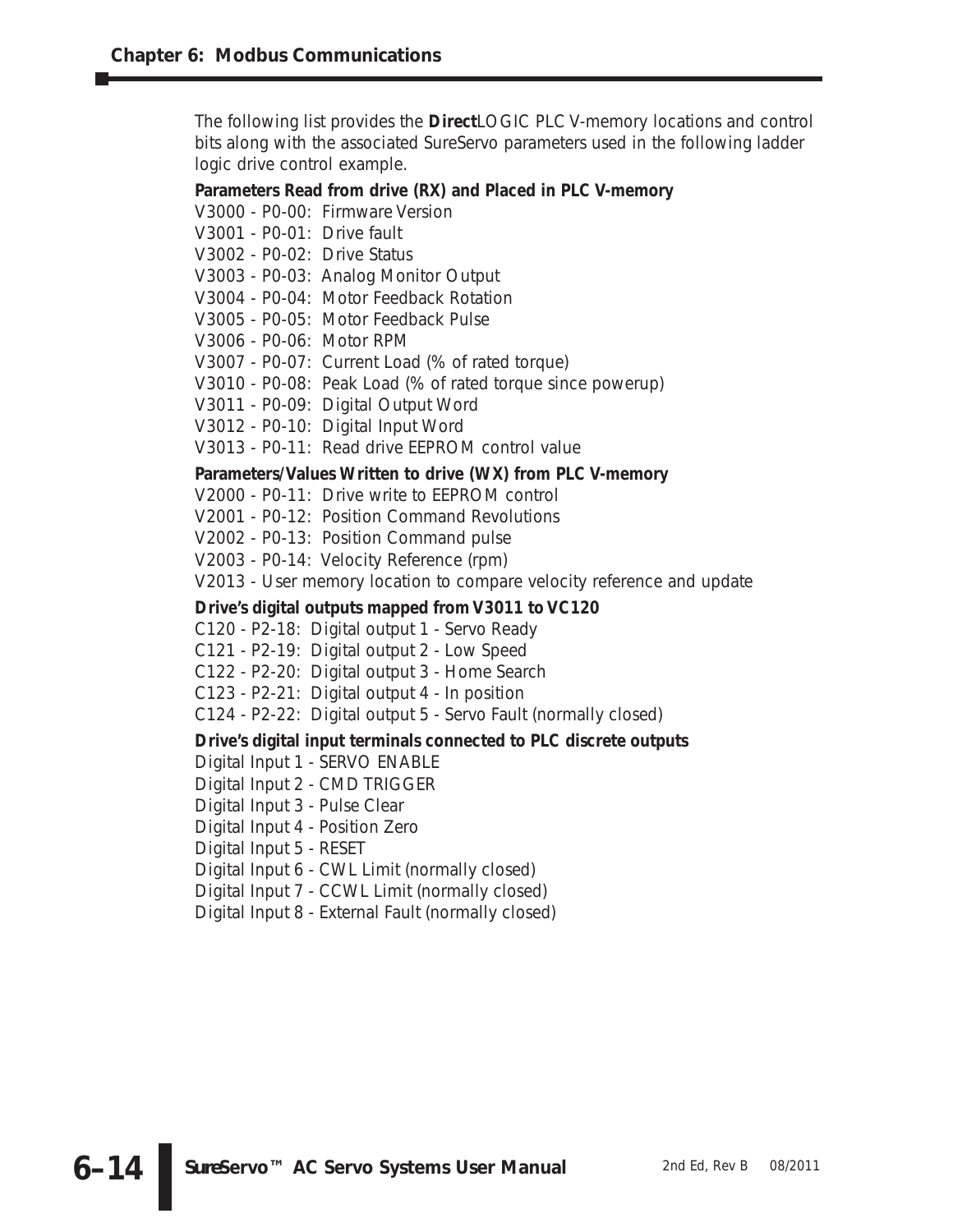# *Direct***LOGIC Ladder Logic Programming Example**

The setup for all of the *Direct*LOGIC CPUs is very similar. **Refer to the appropriate CPU User Manual for the specifics on your particular** *Direct***LOGIC CPU model.**

The following ladder program shows an example of how to control the *Sure*Servo drive (configured for Position Mode) using communications instructions via the Modbus RTU protocol. The drive should be set up and tested for communications before it is connected to a load.



**WARNING: A drive should never be connected to a load until any applicable communication programs have been proven.**



*This program is for example purposes only and not intended for a specific application. The drive parameters listed on the previous pages are required for the following example program to function properly.*

Rung 1 initializes the drive on first scan. The motor pulse and revolutions registers are set to zero and the motor velocity reference is set to 3000rpm.

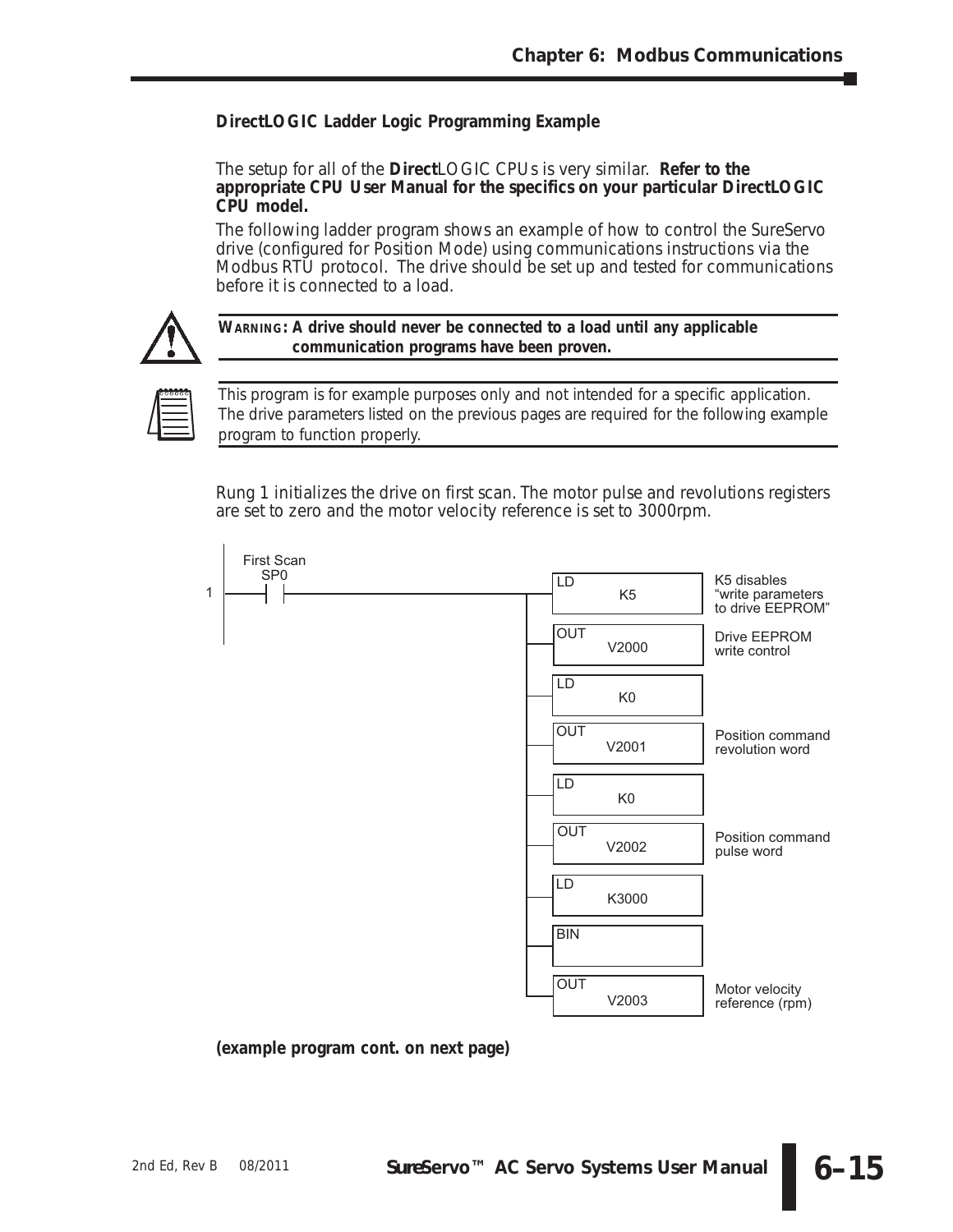In many drive applications, electromagnetic interference can at times cause frequent, short duration, communication errors. Unless the application environment is perfect, an occasional communication error will occur. In order to distinguish between these non-fatal transients and a genuine communication failure, you may want to use the instructions as shown in Rungs 2 and 3.

Rung 2 monitors the number of times that the PLC attempts to communicate with the drive. When the PLC's communication attempts are successful, SP116 (port busy) will count up and SP117 (comm error) will not count. Once the count reaches 9999, the counter will reset and resume counting.



Rung 3 monitors the number of times the PLC fails in communicating with the drive.





*Alternative resets/control bits can be used in your application program.*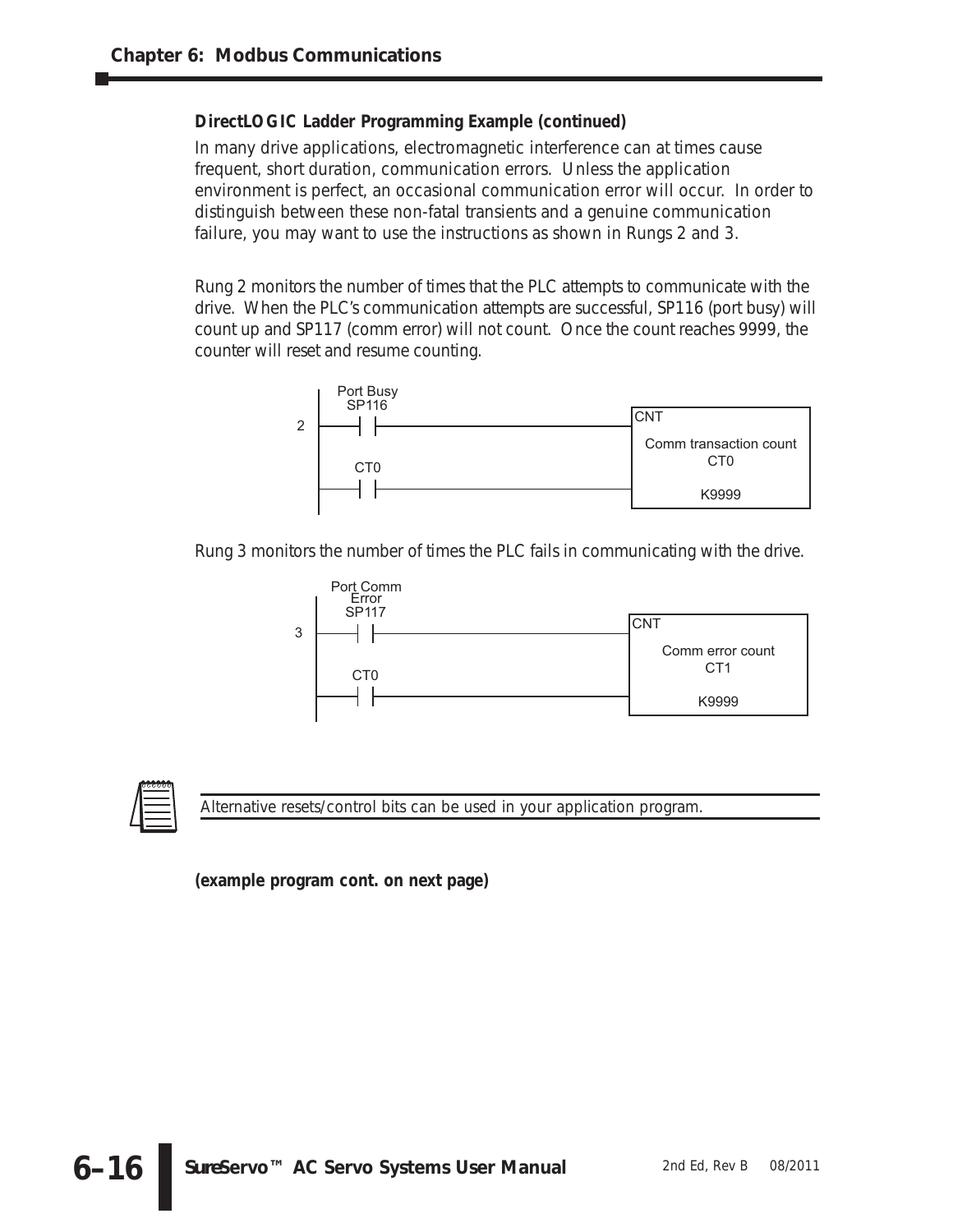The Read(RX) and Write(WX) commands are supported in the DL05/06/250-1/260 **Direct**LOGIC CPUs. These instructions use octal addressing only, so the octal equivalent of the Parameter's Modbus addresses must be used.

Rung 4 reads the first 12 Monitor Parameters (P0-00 to P0-11) in the drive and places the values in V3000 - V3013 in the PLC. (Octal V0 - V13 equals Modbus 40001 - 40012).



Rung 5 writes 4 words (V2000 - V2003) from the PLC to drive Block Read/Write registers P0-11 to P0-14 (Octal V13 - V16 equals Modbus 40012 - 40015).

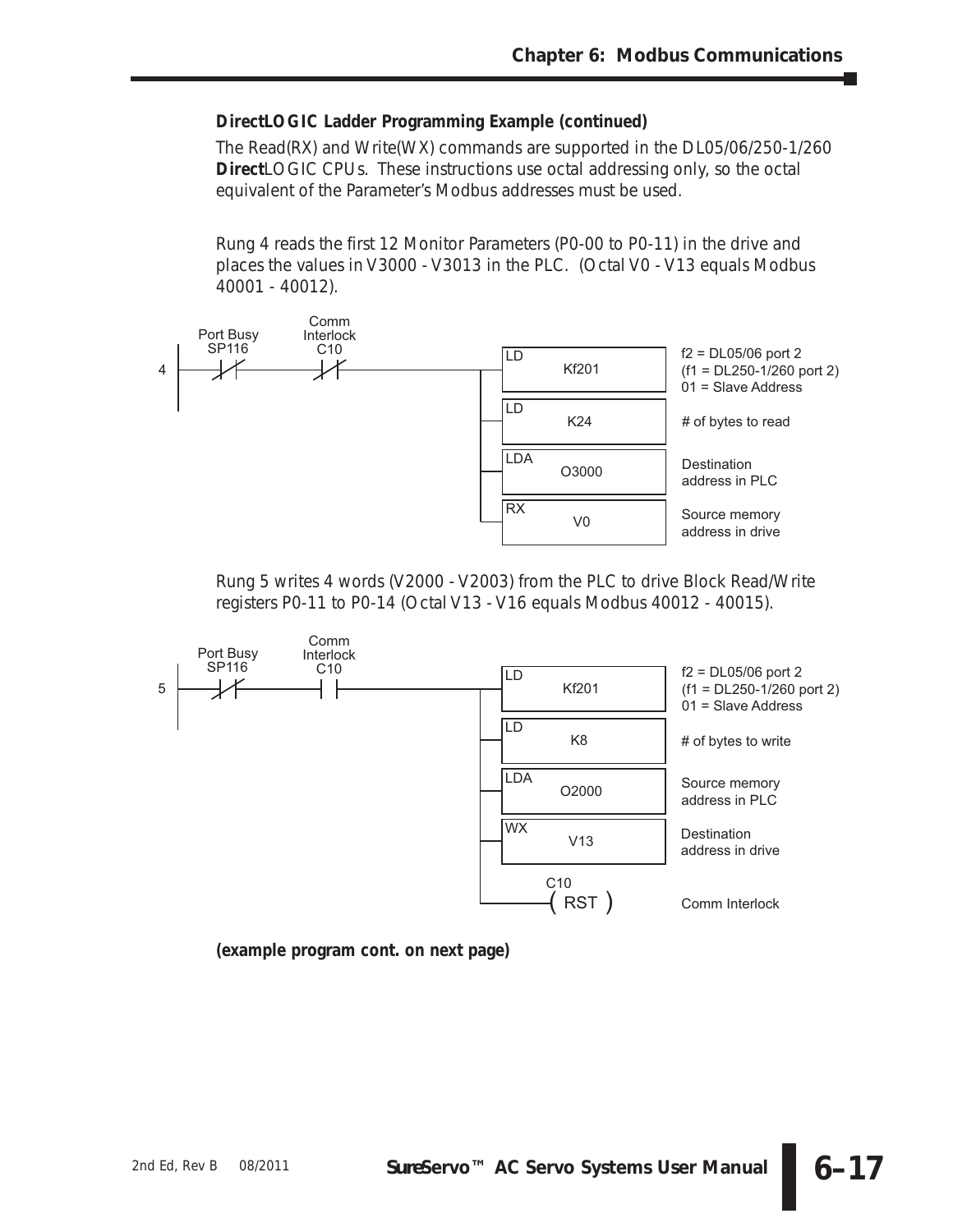#### **Alternate Rungs 4 and 5 for use with DL06/DL260 PLC**

The DL06/260 CPUs support the Modbus Read (MRX) and Modbus Write (MWX) instructions. These instructions allow you to enter Modbus Slave Memory Addresses (no need to use octal addressing conversions to communicate with the drive).

Rung 4 reads the first 12 (P0-00 to P0-11) Monitor Parameters from the drive and places the values in V3000 - V3013 in the PLC.



Rung 5 writes 4 words (V2000 - V2003) from the PLC to drive Block Transfer Registers P0-11 - P0-14 (Modbus 40012 - 40015).

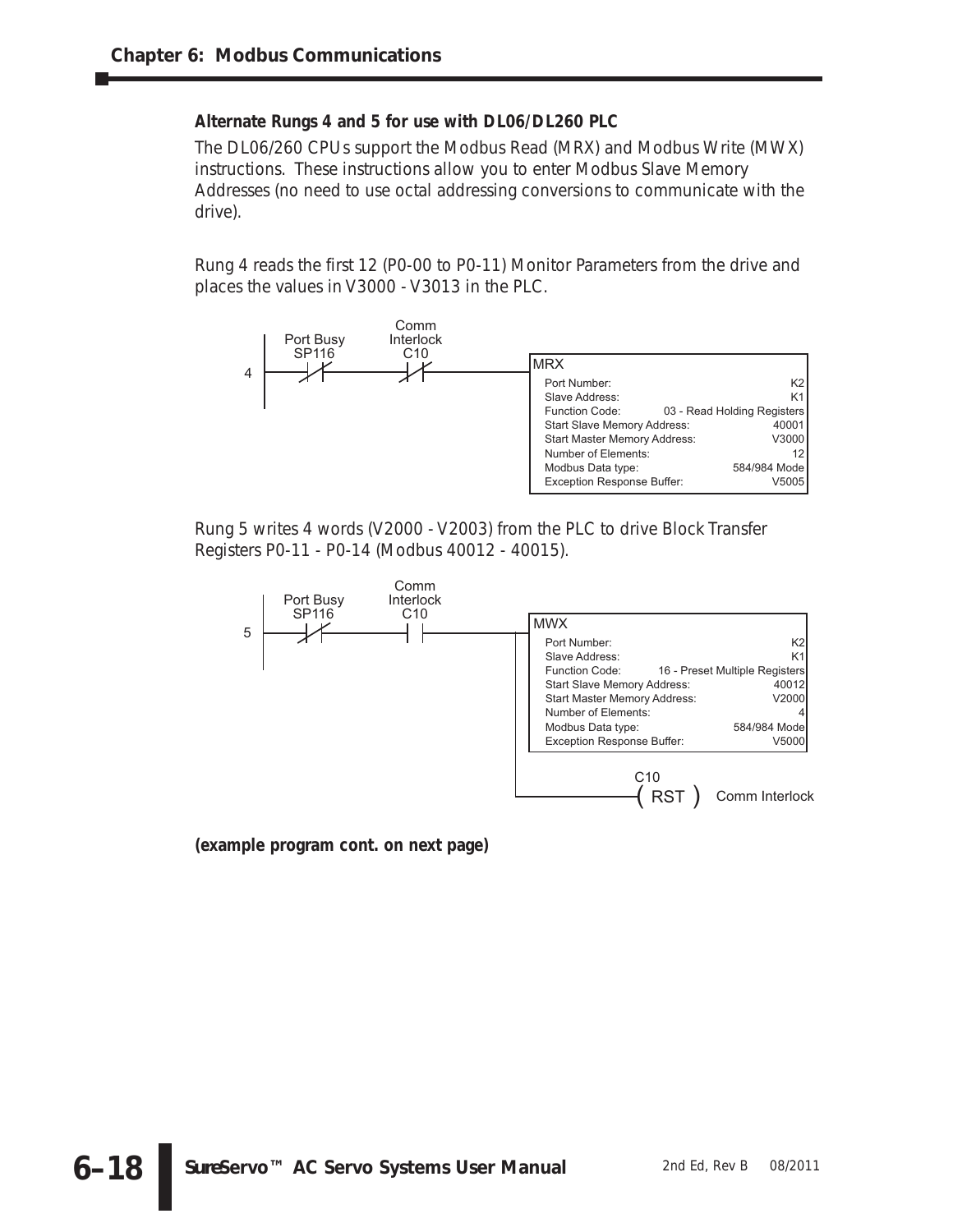Rung 6 maps the drive's digital output word that was read using the RX or MRX instruction from V3011 to C120 - C124 for bit level use.



Rung 7 enables the drive (digital input  $1 =$  Servo Enable) when C1 is turned on. Y0 is connected to drive digital input 1.



Rungs 8 loads the position (revolutions and pulse) counts to the drive when C2 is turned on. The registers are written by the WX or MWX instruction.

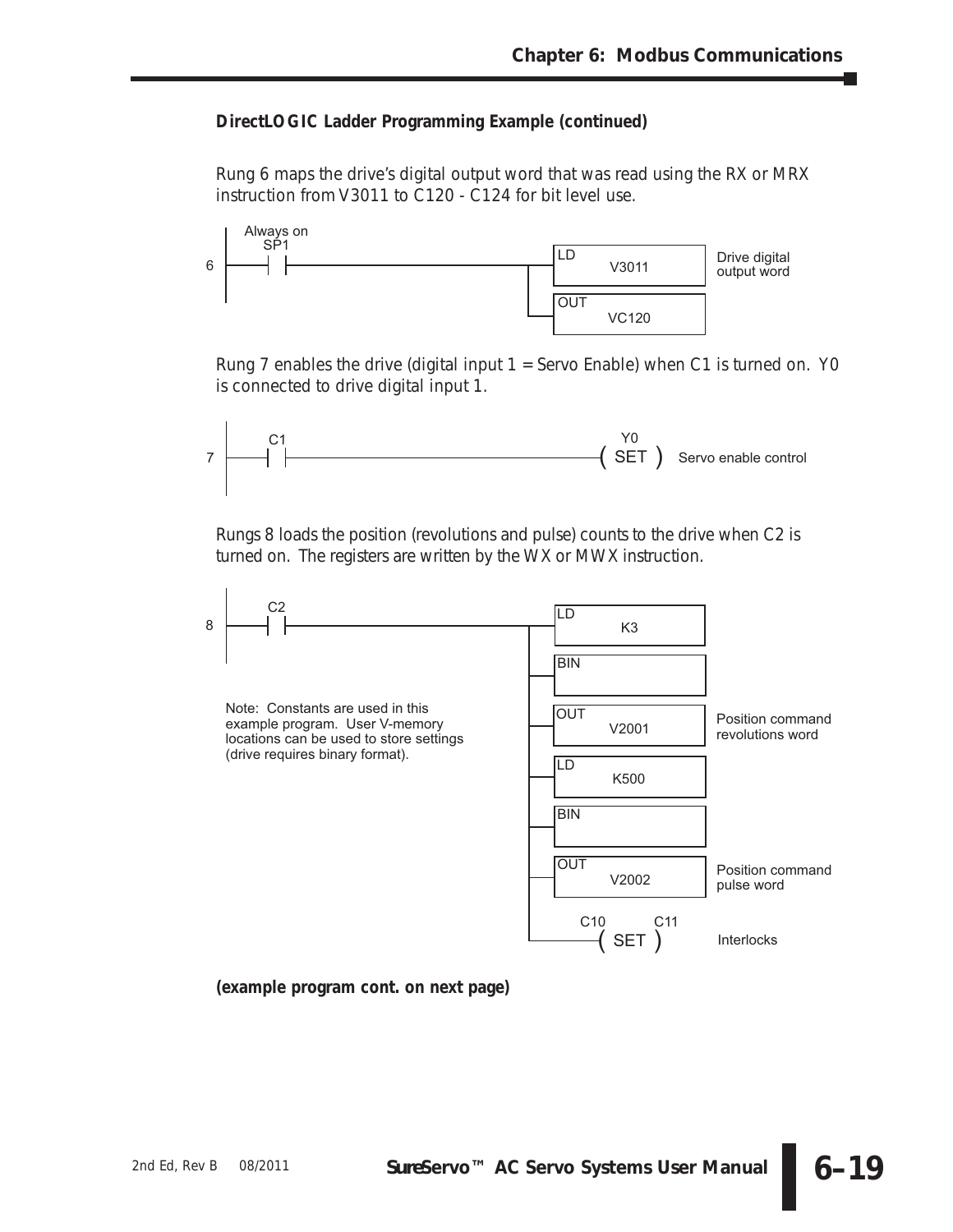Rung 9: C12 is triggered once the Position is loaded into the drive.



Rung 10 sets the drive's Command Trigger input to begin the motor position movement and sets C13, the drive triggered bit. Y1 is connected to drive digital input 2.



Rung 11: If the drive has been triggered and is not in position (motor is moving), the drive input CMD trigger and drive triggered flag are reset.



Rung 12: If C4 is turned on, drive faults and the ladder logic is reset. Y2 is connected to drive input 3. Y4 is connected to drive input 5.

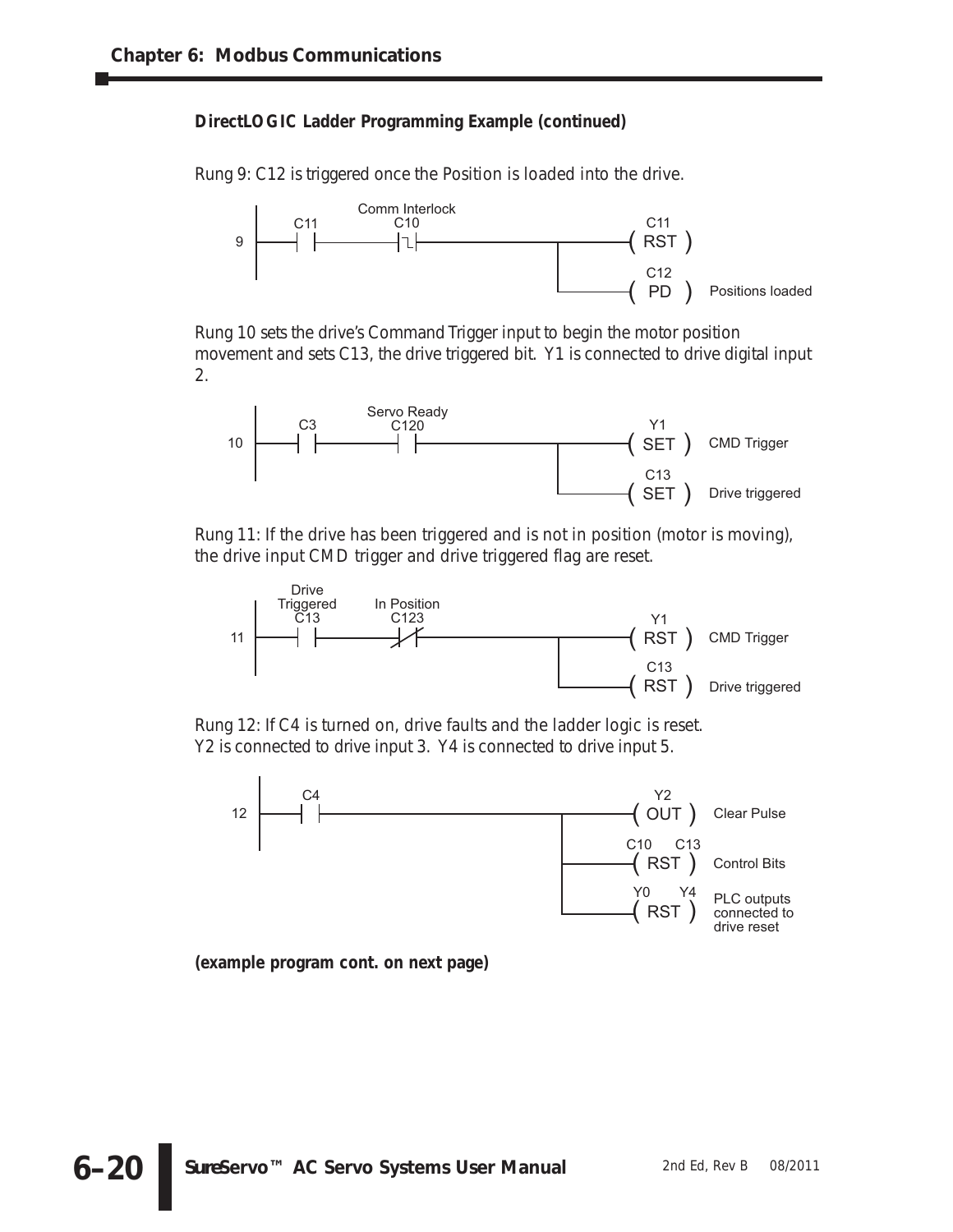Rung 13: If the EEPROM write control register (V2000) is not equal to the value read (RX or MWX) and stored in V3013, C10 will be set to enable the WX or MWX command (rung 4). This will update the drive with the value in V2000. For example, drive parameter P2-30 (write to EEPROM control) is not retentive during drive power cycle, so the read value stored in V3013 will be 0 (zero) and the value in V2000 may be (5). This will enable the rung 13 and cause rung 4 to execute the write to drive transfer block.



Rung 14: If the motor velocity reference register (V2003) is not equal to the previous velocity value stored in V2013 (user V-memory location), the WX command (rung 4) will execute and write the new velocity reference to the drive and will map the current value (V2003) to user V-memory location V2013.



Rung 15: All ladder logic programs must be terminated with an (END) command.

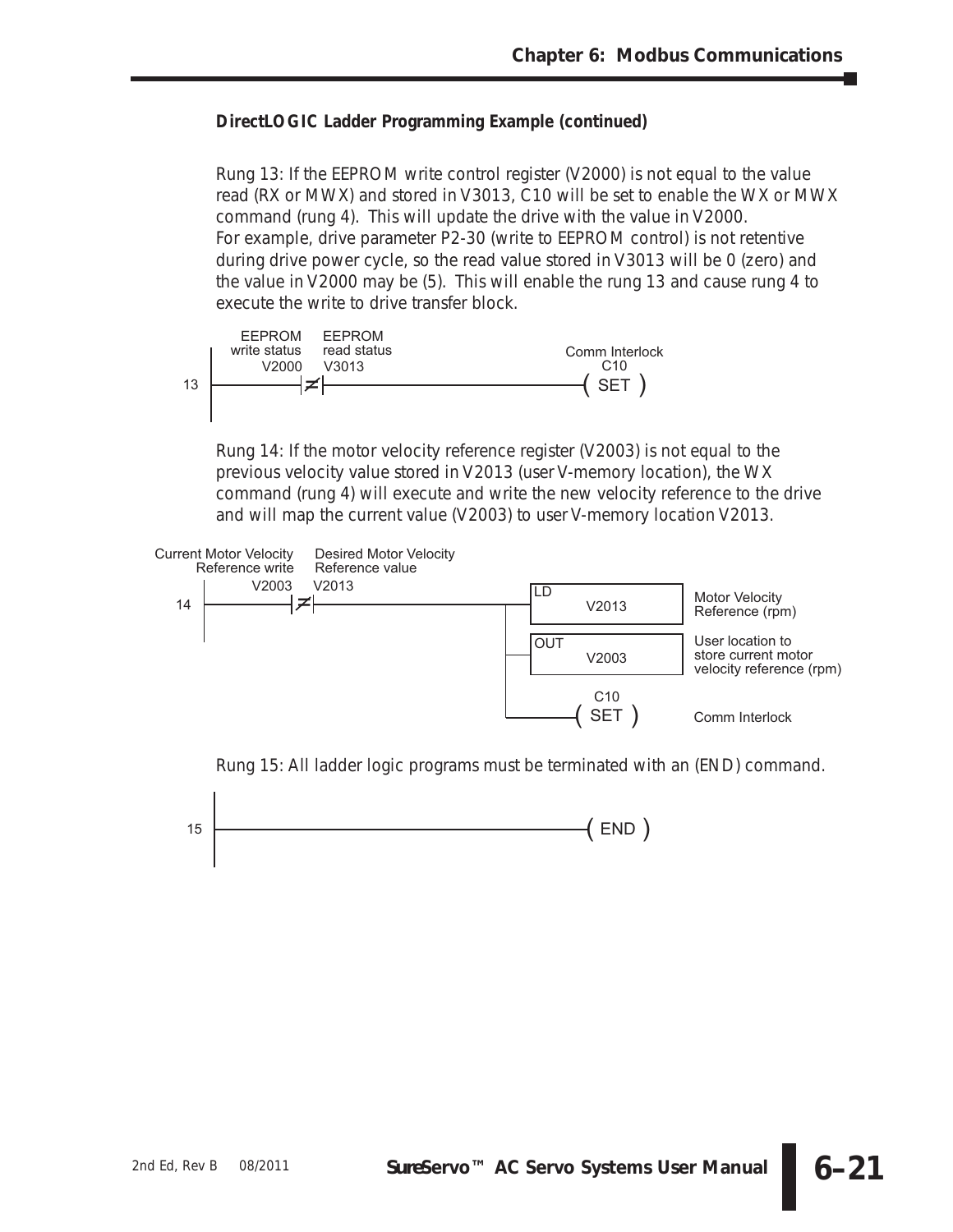# *Direct***LOGIC Ladder Programming Example – Multiple Drives**

The set up for all of the *Direct*LOGIC CPUs is very similar. Refer to the appropriate CPU User Manual for the specifics on your *Direct*LOGIC CPU. The following ladder program shows an example of a DL06 or DL260 CPU port 2 controlling two *Sure*Servo™ drives using MRX/MWX instructions. The drive must be set up and tested for communications before it is connected to a load. See the previous ladder example for rung instruction explanations.



*This program is for example purposes only and not intended for a specific application.*



Rung 3 contains a counter which is used to determine which MRX or MWX instruction to execute. Its purpose is to prevent multiple MRX/MWX rungs being active at the same time. Since the counter may only have one value at any particular time, only a single rung may be executed.

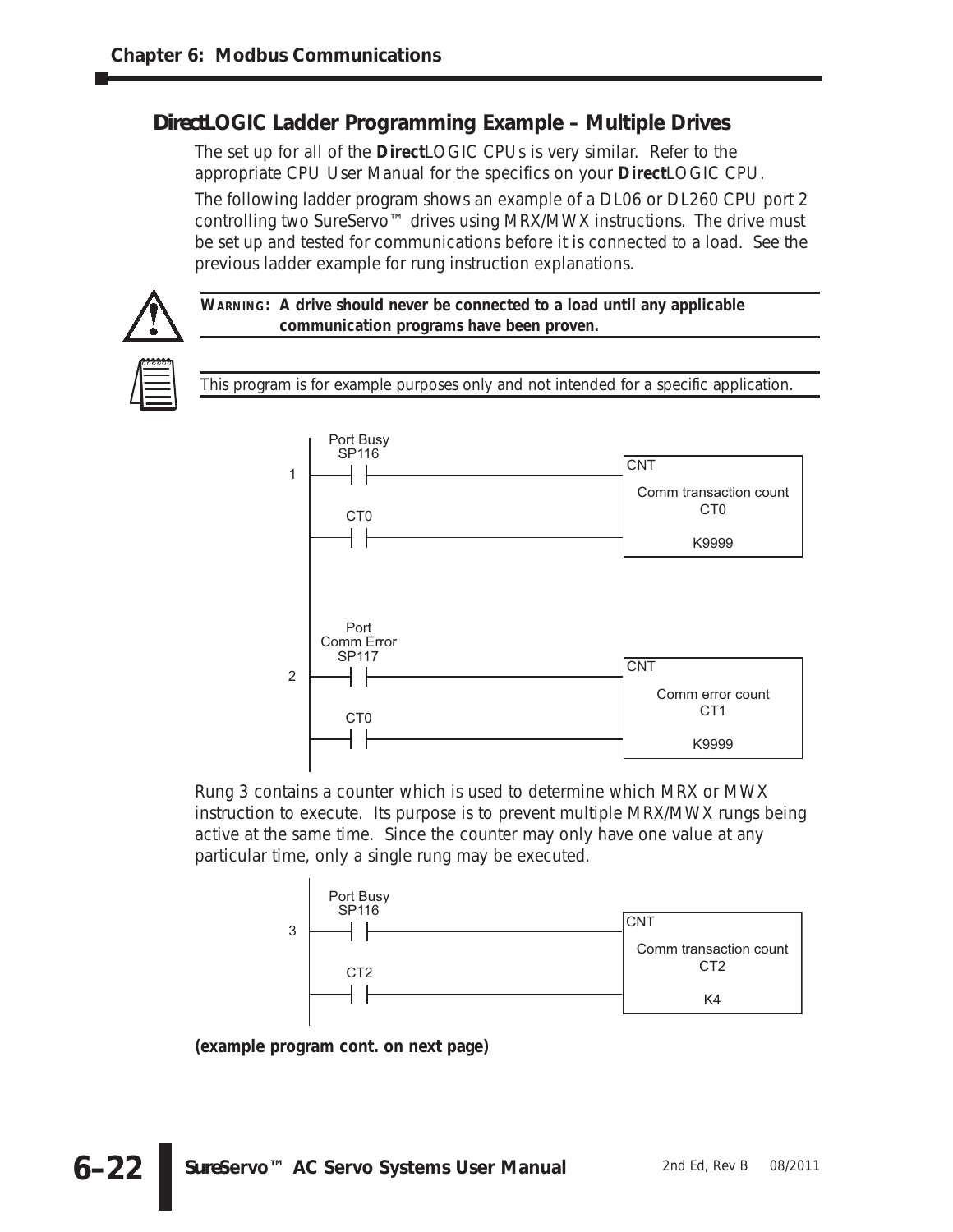#### *Direct***LOGIC Modbus Ladder Programming -Multiple Drives, cont.**

Please also note that adding additional MRX/MWX rungs would be accomplished simply by increasing the K4 value to the new total number of MRX and MWX instructions needed. SP116 is used to increment the counter so that each time an MRX or MWX is executed, the counter then enables the next MRX or MWX once the current MRX or MWX is complete.

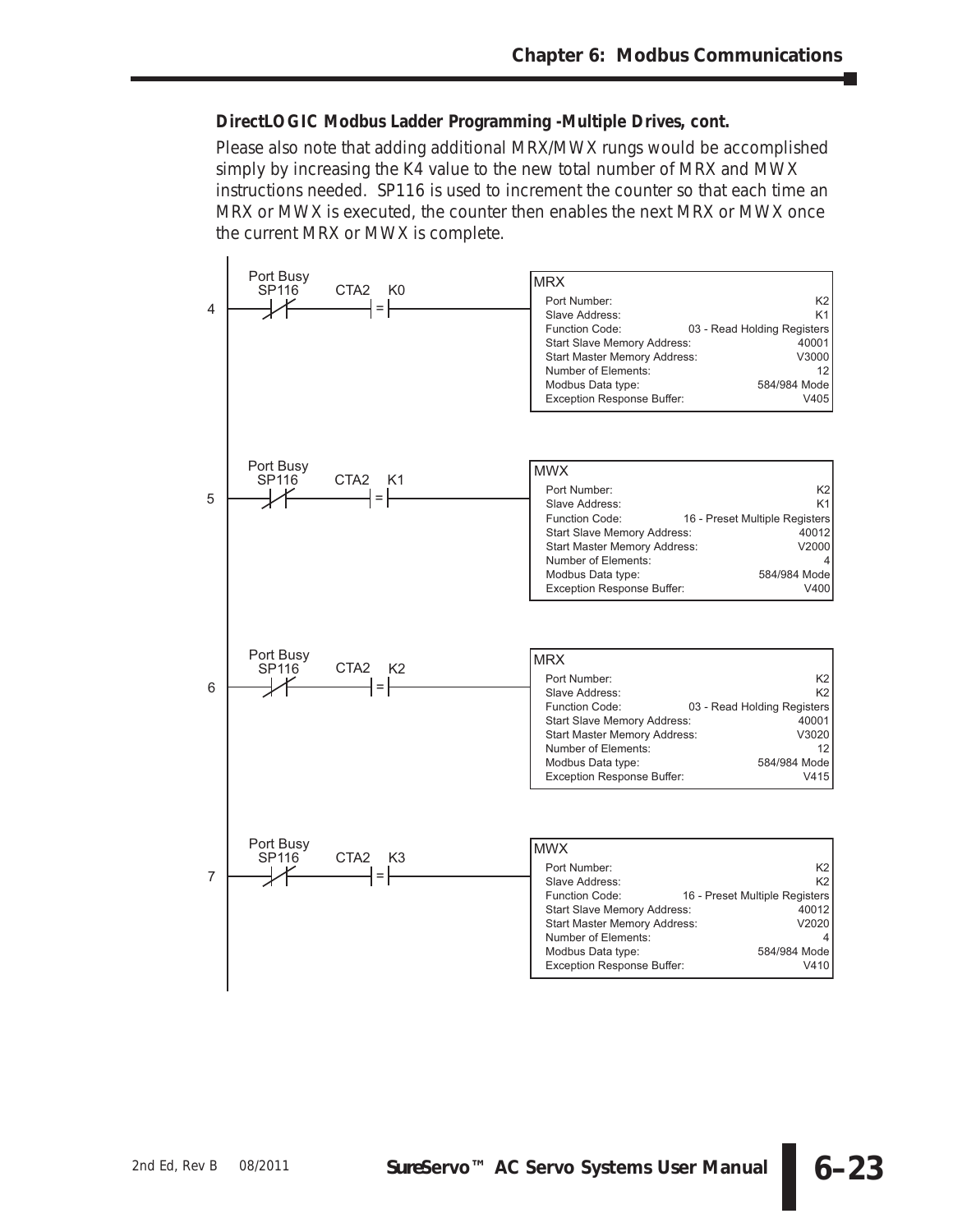# **Communicating with Third-party Devices**

The *Sure*Servo™ Serial Comm Port supports RS-232/422/485 communications. The drive can be set up to communicate on standard Modbus networks using ASCII or RTU transmission modes. Using the drive's Communication Protocol parameters, you can select the desired mode, data bits, parity, and stop bits. The communication parameters must be the same for all devices on a Modbus network.



*Most drive parameters can be written to or updated from a master controller using Modbus communications. However, the drive's operational "run" commands (i.e Servo On, Command Trigger, RESET, etc) can only be executed by controlling the drive's physical digital inputs.*



# *Sure***Servo™ Block Transfer Function**

A group of Status Monitor Registers (P0-04 to P0-08) and a group of Block Data Registers (P0-09 to P0-16) are available in the *Sure*Servo drive. These continuous block of registers can be used to "group" miscellaneous drive parameters together allowing you to read/write the desired parameters in one block instead of having to use a Read/Write command for each parameter.



*P2-30 – setting this parameter to (5) will disable "parameter write to EEPROM" each time communications is attempted with the drive (default 0). This parameter setting is not retained when power is disconnected from the drive.*

| 00000 |
|-------|
|       |
|       |

*Sure*Servo *drives have a provision for shutting down control power to the output of the drive in the event of a communications timeout. This is set up using drive parameters P3-03 and P3-04, along with a digital output configured for servo fault alarm.*

# **Common Modbus RTU Masters**

- KEP*Direc*t for PLCs (serial communications only)
- Think & Do Live 5.6, Studio 7.2.1 (serial communications only)
- MODSCAN from www.wintech.com

For additional technical assistance, go to our Technical support home page at: http://support.automationdirect.com/technotes.html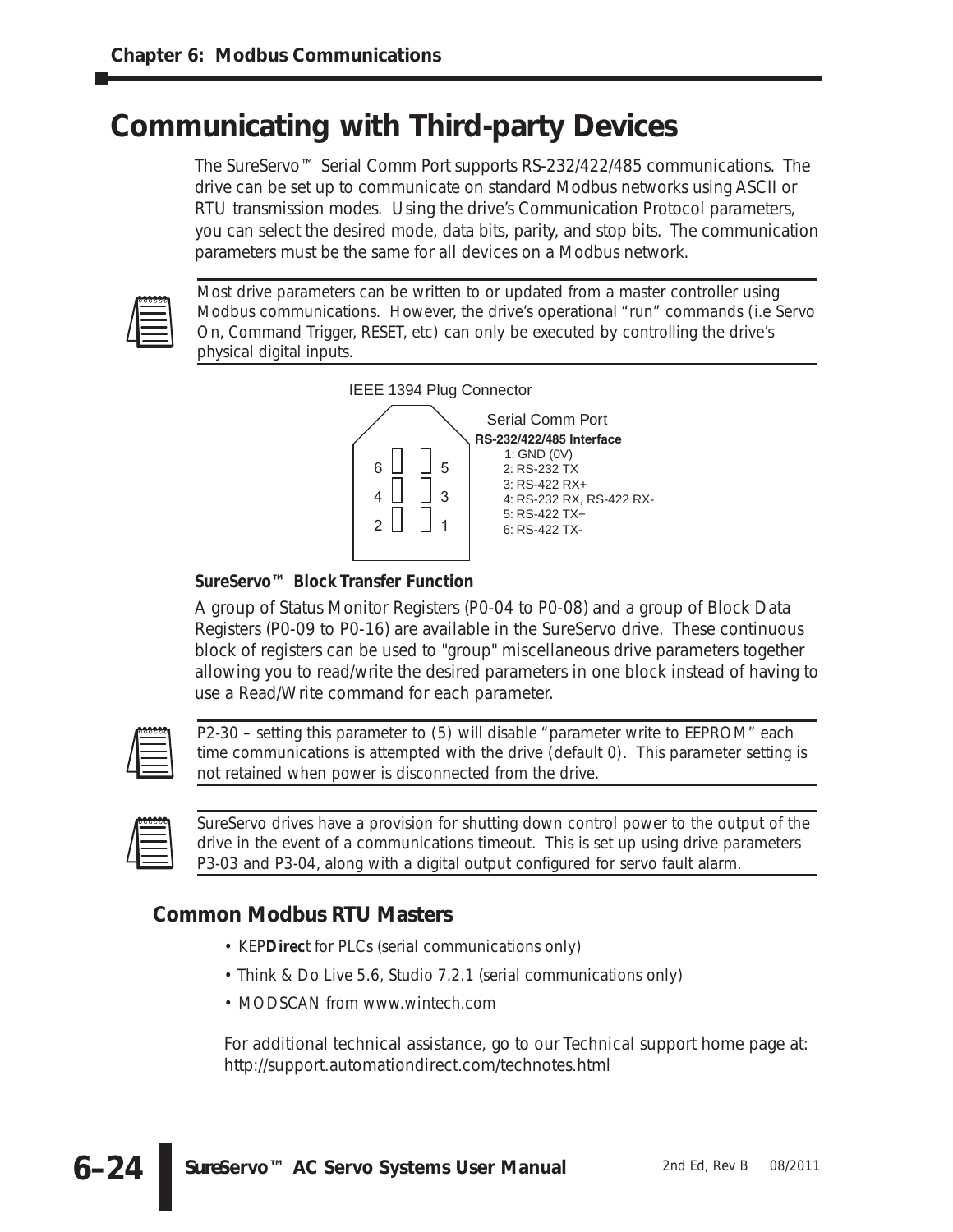# **Modbus Protocol Modes**

This section explains the specifics of the Modbus protocols. It is not necessary to use this information if your drive control is capable of serving as a Modbus master controller.

# **ASCII Mode:**

Each 8-bit data is the combination of two ASCII characters. For example, a 1-byte data: 64 Hex, shown as '64' in ASCII, consists of '6' (36Hex) and '4' (34Hex). The following table shows the available hexadecimal characters and their

corresponding ASCII codes.

| Character         |     | 11 <sub>1</sub> | $1^{\prime}$ | 121 | '4'        | '5'                       | $^{\prime}6^{\prime}$ | 171           |
|-------------------|-----|-----------------|--------------|-----|------------|---------------------------|-----------------------|---------------|
| ASCII Code        | 30H | 31H             | 32H          | 33H | 34H        | 35H                       | 36H                   | 37H           |
| Character         | '8' | 'Q'             | ʻA'          | 'B' | $\sqrt{2}$ | $^{\prime}$ D $^{\prime}$ | $^{\prime}$ F         | $^{\prime}$ F |
| <b>ASCII Code</b> | 38H | 38H             | 41H          | 42H | 43H        | 44H                       | 45H                   | 46H           |

# **RTU Mode:**

Each 8-bit data is the combination of two 4-bit hexadecimal characters. For example, a 1-byte data: 64 Hex.

# **Modbus ASCII and RTU Data Format**

# **10-bit character frame (For 7-bit character):**

P3-02 = 00: ASCII mode (**7** data bits, no parity, 2 stop bits)

| Start<br>bil                              |  |  |  | ◠<br>u |  |  | 6 | Stop<br>bit | Stop |  |
|-------------------------------------------|--|--|--|--------|--|--|---|-------------|------|--|
| 7-bit character<br>10-bit character frame |  |  |  |        |  |  |   |             |      |  |

#### P3-02 = 01: ASCII mode (7 data bits, even parity, 1 stop bit)

| Start<br>bit                              |  |  |  | ົ |  | ა | 6 | $Even$ Stop<br>parit | bit |  |
|-------------------------------------------|--|--|--|---|--|---|---|----------------------|-----|--|
| 7-bit character<br>10-bit character frame |  |  |  |   |  |   |   |                      |     |  |

# P3-02 = 02: ASCII mode (**7** data bits, odd parity, 1 stop bit)

| <b>Start</b>                              |  |  |  | ົ |  | C | 6 | Odd<br>parit | Stop |  |
|-------------------------------------------|--|--|--|---|--|---|---|--------------|------|--|
| 7-bit character<br>10-bit character frame |  |  |  |   |  |   |   |              |      |  |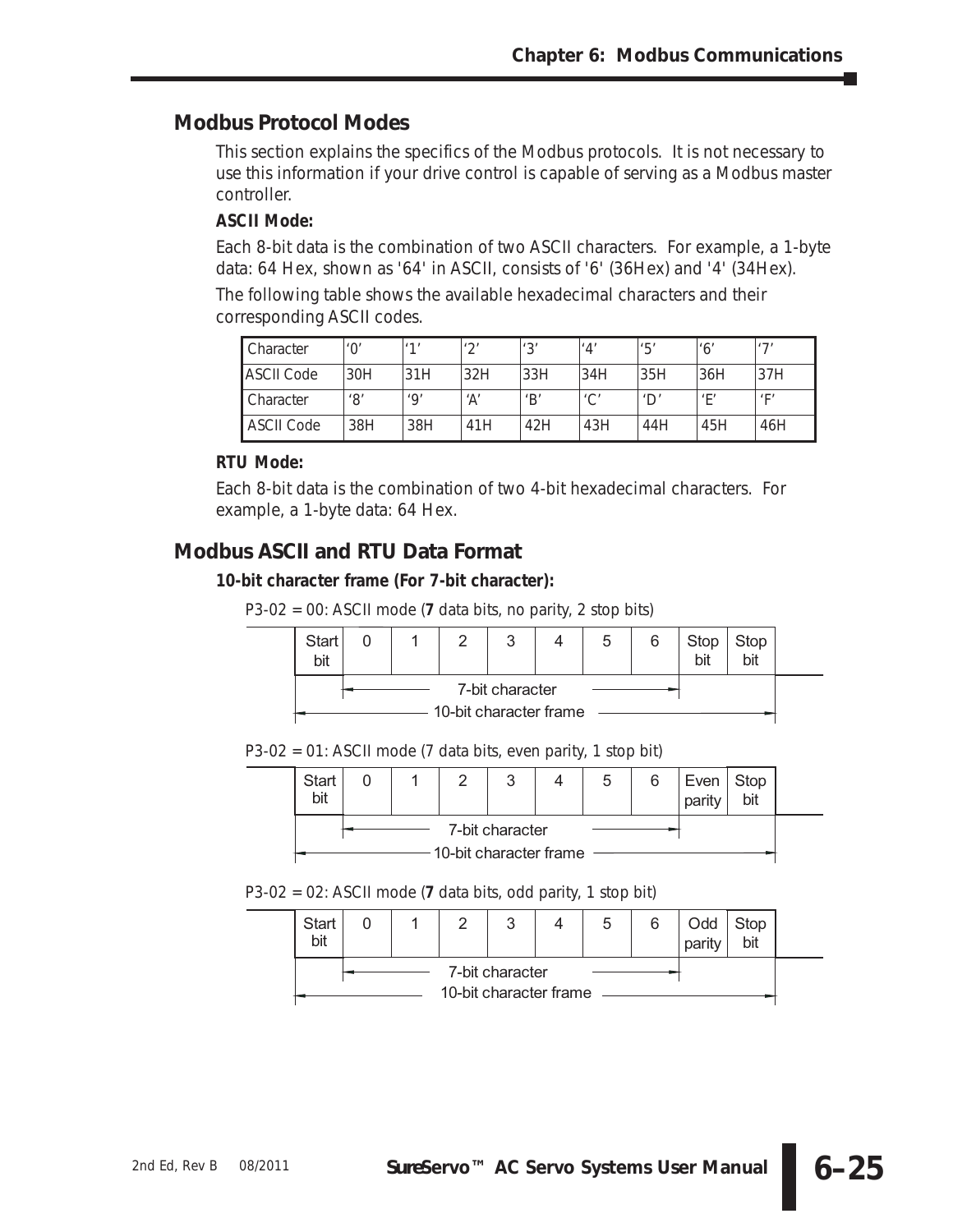# **Data Formats (Cont.)**

#### **11-bit character frame (For 8-bit character):**

P3-02 = 03: ASCII mode (**8** data bits, no parity, 2 stop bits)

P3-02 = 06: RTU mode (**8** data bits, no parity, 2 stop bits)



P3-02 = 04: ASCII mode (**8** data bits, even parity, 1 stop bit) P3-02 = 07: RTU mode (**8** data bits, even parity, 1 stop bit)



P3-02 = 05: ASCII mode (**8** data bits, odd parity, 1 stop bit) P3-02 = 08: RTU mode (**8** data bits, odd parity, 1 stop bit)

| Start<br>bit           |  |  |                 |  |  | G | 6 | Odd<br>parity | Stop<br>bit |  |
|------------------------|--|--|-----------------|--|--|---|---|---------------|-------------|--|
|                        |  |  | 8-bit character |  |  |   |   |               |             |  |
| 11-bit character frame |  |  |                 |  |  |   |   |               |             |  |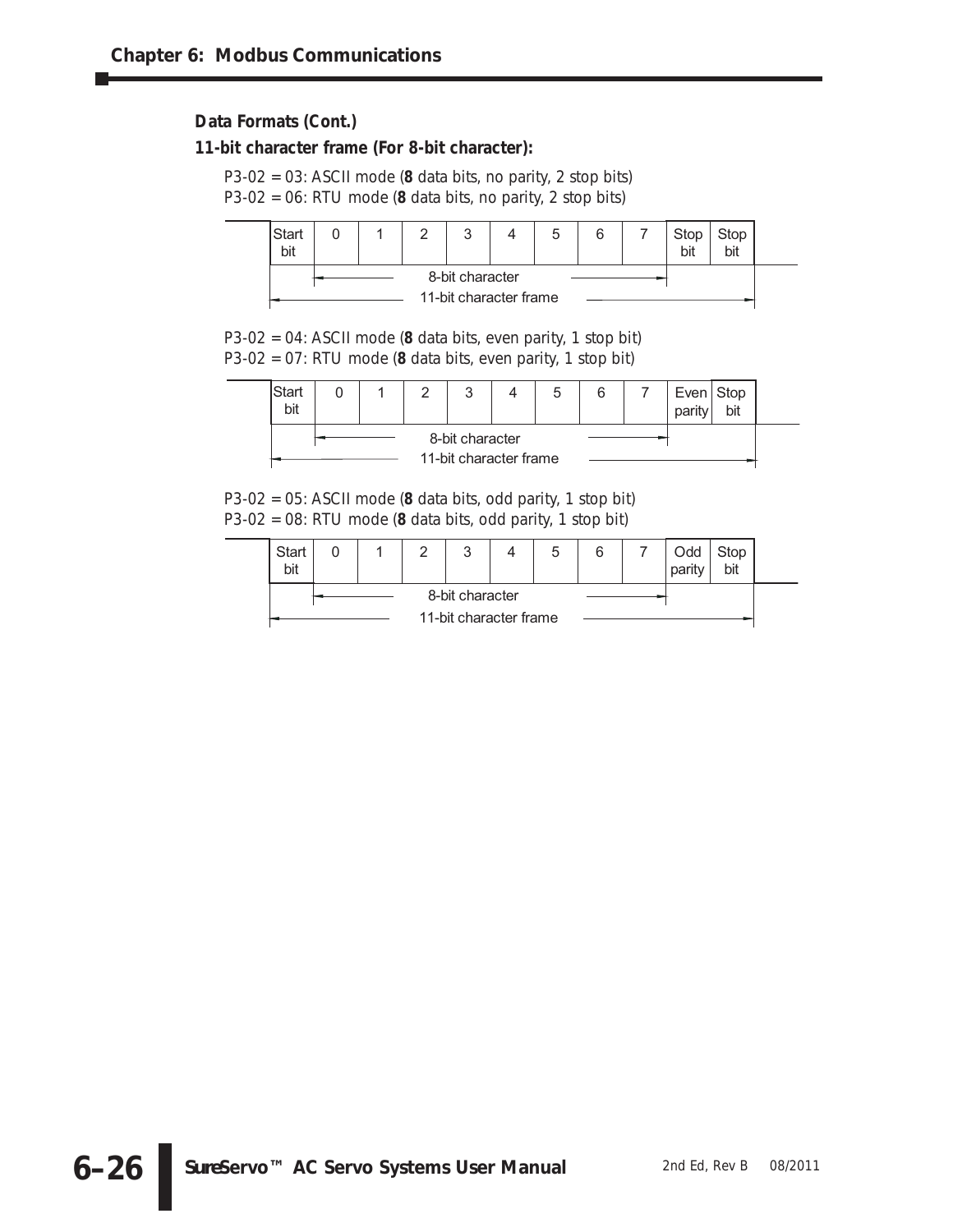# **Communication Protocol**

# **Modbus ASCII Mode:**

| STX.             | Start Character: (3AH)                                                                           |
|------------------|--------------------------------------------------------------------------------------------------|
| ADR 1            |                                                                                                  |
| ADR 0            | Communication Address: 8-bit address consists of 2 ASCII codes                                   |
| CMD <sub>1</sub> |                                                                                                  |
| CMD <sub>0</sub> |                                                                                                  |
| $DATA(n-1)$      |                                                                                                  |
| .                | Contents of data: n x 8-bit data consists of 2n ASCII codes. n[125]<br>maximum of 50 ASCII codes |
| DATA 0           |                                                                                                  |
| LRC CHK 1        | LRC check sum: 8-bit check sum consists of 2 ASCII codes                                         |
| LRC CHK 0        |                                                                                                  |
| END <sub>1</sub> | $END$ characters: $END$ 1= $CR$ (ODH), $END$ 0 = $LF$ (OAH)                                      |
| $END-0$          |                                                                                                  |

# **Modbus RTU Mode:**

| <b>START</b>       | A silent interval of more than 10 ms                           |
|--------------------|----------------------------------------------------------------|
| <b>ADR</b>         | Communication Address: 8-bit address                           |
| <b>CMD</b>         |                                                                |
| $DATA(n-1)$        |                                                                |
| .                  | Contents of data: $n \times 8$ -bit data, $n \le 25$           |
| DATA 0             |                                                                |
| <b>CRC CHK Low</b> | CRC check sum: 16-bit check sum consists of 2 8-bit characters |
| CRC CHK High       |                                                                |
| <b>FND</b>         | A silent interval of more than 10 ms                           |

# **ADR (Communication Address)**

Valid communication addresses are in the range of 0 to 254. A communication address equal to 0 means broadcast to all *Sure*Servo drives. In this case, the drive will not reply any message to the master device.

For example, communication to drive with address 16 decimal:

Modbus ASCII mode: (ADR 1, ADR 0)='1','0' => '1'=31H, '0'=30H Modbus RTU mode: (ADR)=10H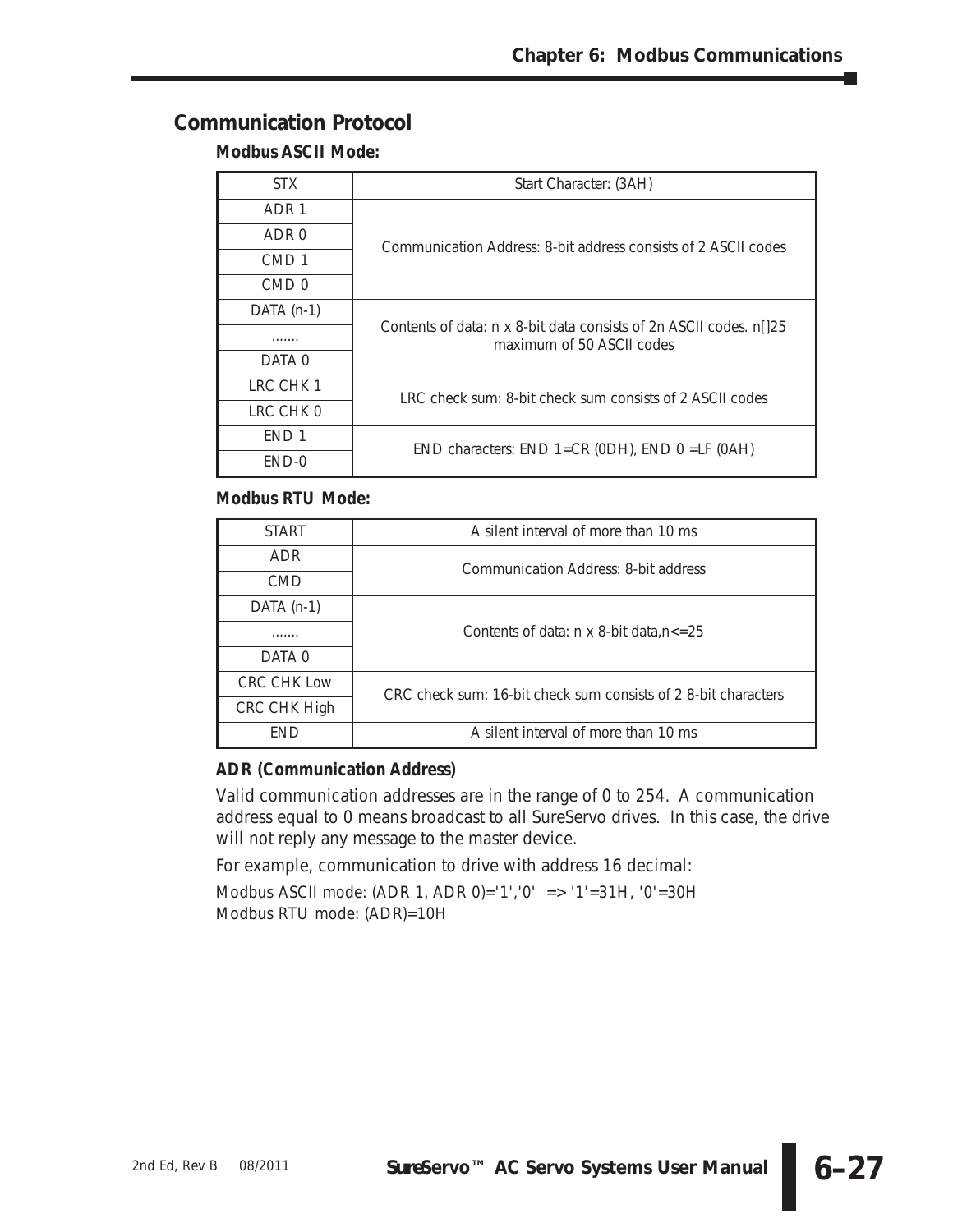# **CMD (Command) and DATA (data characters)**

The format of data characters depends on the command code. The available command codes are described as follows: Command code: 03H, read N words. The maximum value of N is 10. For example, reading continuous 2 words from starting address 0200H of drive with address 01H.

# **Modbus ASCII mode:**

| <b>Command Message</b> |                       |
|------------------------|-----------------------|
| <b>STX</b>             |                       |
| ADR 1                  | 'በ'                   |
| ADR <sub>0</sub>       | 11                    |
| CMD <sub>1</sub>       | '0'                   |
| CMD <sub>0</sub>       | '3'                   |
|                        | '0'                   |
| Starting data          | '2'                   |
| address                | $^{\prime}O^{\prime}$ |
|                        | $^{\prime}0^{\prime}$ |
|                        | '0'                   |
| Number of data         | '0'                   |
| (Count by word)        | '0'                   |
|                        | '2'                   |
| LRC CHK 1              | 'F'                   |
| LRC CHK 0              | '8'                   |
| END <sub>1</sub>       | <b>CR</b>             |
| END <sub>0</sub>       | l F                   |

| <b>Response Message</b>             |                        |
|-------------------------------------|------------------------|
| STX ':'                             |                        |
| ADR <sub>1</sub>                    | '∩'                    |
| ADR <sub>0</sub>                    | 11'                    |
| CMD <sub>1</sub>                    | $^{\prime}0^{\prime}$  |
| CMD <sub>0</sub>                    | 3'                     |
| Number of data                      | $^{\prime}0^{\prime}$  |
| (Count by byte)                     | '4'                    |
|                                     | '∩'                    |
| Content of starting<br>data address | 'በ'                    |
| 0200H                               | 'B'                    |
|                                     | 1'                     |
|                                     | 11                     |
| Content data                        | 'F'                    |
| address 0201H                       | '4'                    |
|                                     | $^{\prime}()^{\prime}$ |
| LRC CHK 1                           | Έ١                     |
| LRC CHK 0                           | '8'                    |
| END <sub>1</sub>                    | <b>CR</b>              |
| END <sub>0</sub>                    | l F                    |

#### **Modbus RTU mode:**

| <b>Command Message</b> |     |  |  |  |  |  |  |
|------------------------|-----|--|--|--|--|--|--|
| ADR                    | 01H |  |  |  |  |  |  |
| CMD                    | 03H |  |  |  |  |  |  |
| Starting data          | 02H |  |  |  |  |  |  |
| address                | 00H |  |  |  |  |  |  |
| Number of data         | 00H |  |  |  |  |  |  |
| (Count by word)        | 02H |  |  |  |  |  |  |
| CRC CHK Low            | C5H |  |  |  |  |  |  |
| <b>CRC CHK High</b>    | B3H |  |  |  |  |  |  |

| <b>Response Message</b>            |     |  |
|------------------------------------|-----|--|
| ADR                                | 01H |  |
| CMD                                | 03H |  |
| Number of data<br>(Count by byte)  | 04H |  |
|                                    | '∩' |  |
| Content of data<br>address 0200H   | 00H |  |
|                                    | B1H |  |
| Content of data<br>address 0201H   | 1FH |  |
|                                    | 40H |  |
| <b>CRC CHK Low</b><br>CRC CHK High | A3H |  |
|                                    | D4H |  |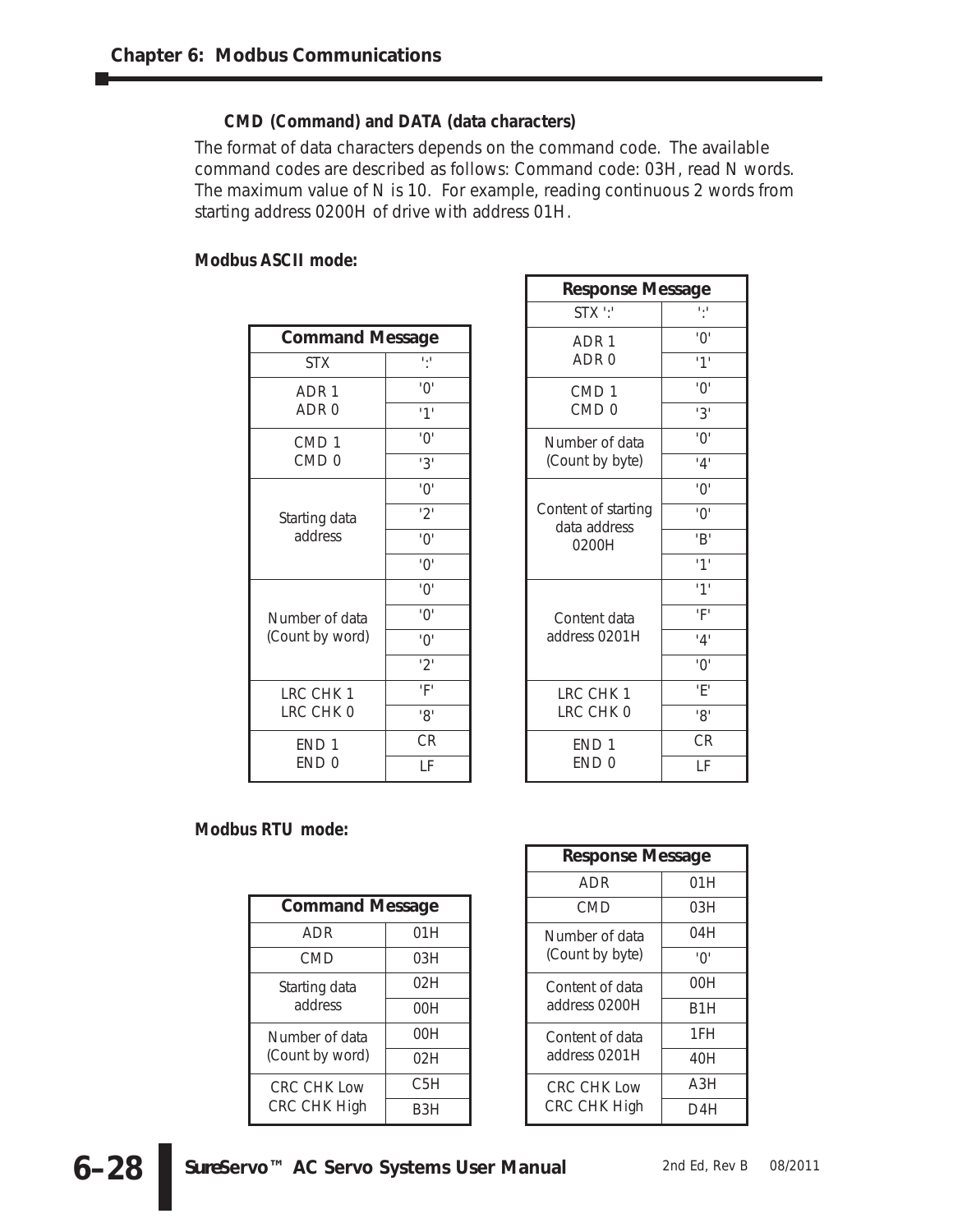Command code: 06H, write 1 word

For example, writing 100(0064H) to address 0200H of drive with address 01H.

| <b>Modbus ASCII mode:</b> |  |  |
|---------------------------|--|--|
|---------------------------|--|--|

| <b>Command Message</b> |                       | <b>Response Message</b> |                       |
|------------------------|-----------------------|-------------------------|-----------------------|
| <b>STX</b>             | 6,6                   | STX ":"                 | 6,6                   |
| ADR <sub>1</sub>       | $^{\prime}0^{\prime}$ | ADR <sub>1</sub>        | $^{\prime}0^{\prime}$ |
| ADR <sub>0</sub>       | 11'                   | ADR <sub>0</sub>        | 11                    |
| CMD <sub>1</sub>       | $^{\prime}0^{\prime}$ | CMD <sub>1</sub>        | $^{\prime}0^{\prime}$ |
| CMD <sub>0</sub>       | 6'                    | CMD <sub>0</sub>        | 6'                    |
|                        | $^{\prime}0^{\prime}$ |                         | $^{\prime}0^{\prime}$ |
|                        | 2'                    | Data Address            | 2'                    |
|                        | $^{\prime}0^{\prime}$ |                         | $^{\prime}0^{\prime}$ |
| Data Address           | $^{\prime}0^{\prime}$ |                         | $^{\prime}0^{\prime}$ |
|                        | $^{\prime}0^{\prime}$ |                         | $^{\prime}0^{\prime}$ |
|                        | $^{\prime}0^{\prime}$ | Data Content            | $^{\prime}0^{\prime}$ |
|                        | 6'                    |                         | 6'                    |
|                        | '4'                   |                         | '4'                   |
| LRC CHK 1              | 'Q'                   | LRC CHK 1               | 'Q'                   |
| LRC CHK 0              | 3'                    | LRC CHK 0               | 3'                    |
| END <sub>1</sub>       | CR                    | END <sub>1</sub>        | <b>CR</b>             |
| END <sub>0</sub>       | LF                    | END <sub>0</sub>        | LF                    |

# **Modbus RTU mode:**

This is an example of using function code 16 for writing to multiple registers.

| <b>Command Message</b>                    |      |  |
|-------------------------------------------|------|--|
| ADR                                       | 01 H |  |
| CMD                                       | 10H  |  |
| Starting data<br>address                  | 02H  |  |
|                                           | 00H  |  |
| Number of data<br>(Count by byte)         | 04H  |  |
|                                           |      |  |
| Content of data<br>address 0200H          | 00H  |  |
|                                           | 02H  |  |
| Content of data<br>address 0201H          | 02H  |  |
|                                           | 58H  |  |
| <b>CRC CHK Low</b><br><b>CRC CHK High</b> | CBH  |  |
|                                           | 34H  |  |

| <b>Response Message</b>            |     |  |
|------------------------------------|-----|--|
| ADR                                | 01H |  |
| <b>CMD</b>                         | 10H |  |
| Starting data<br>address           | 02H |  |
|                                    | OOH |  |
| Number of data<br>(Count by word)  | OOH |  |
|                                    | 02H |  |
| <b>CRC CHK Low</b><br>CRC CHK High | 4AH |  |
|                                    | 08H |  |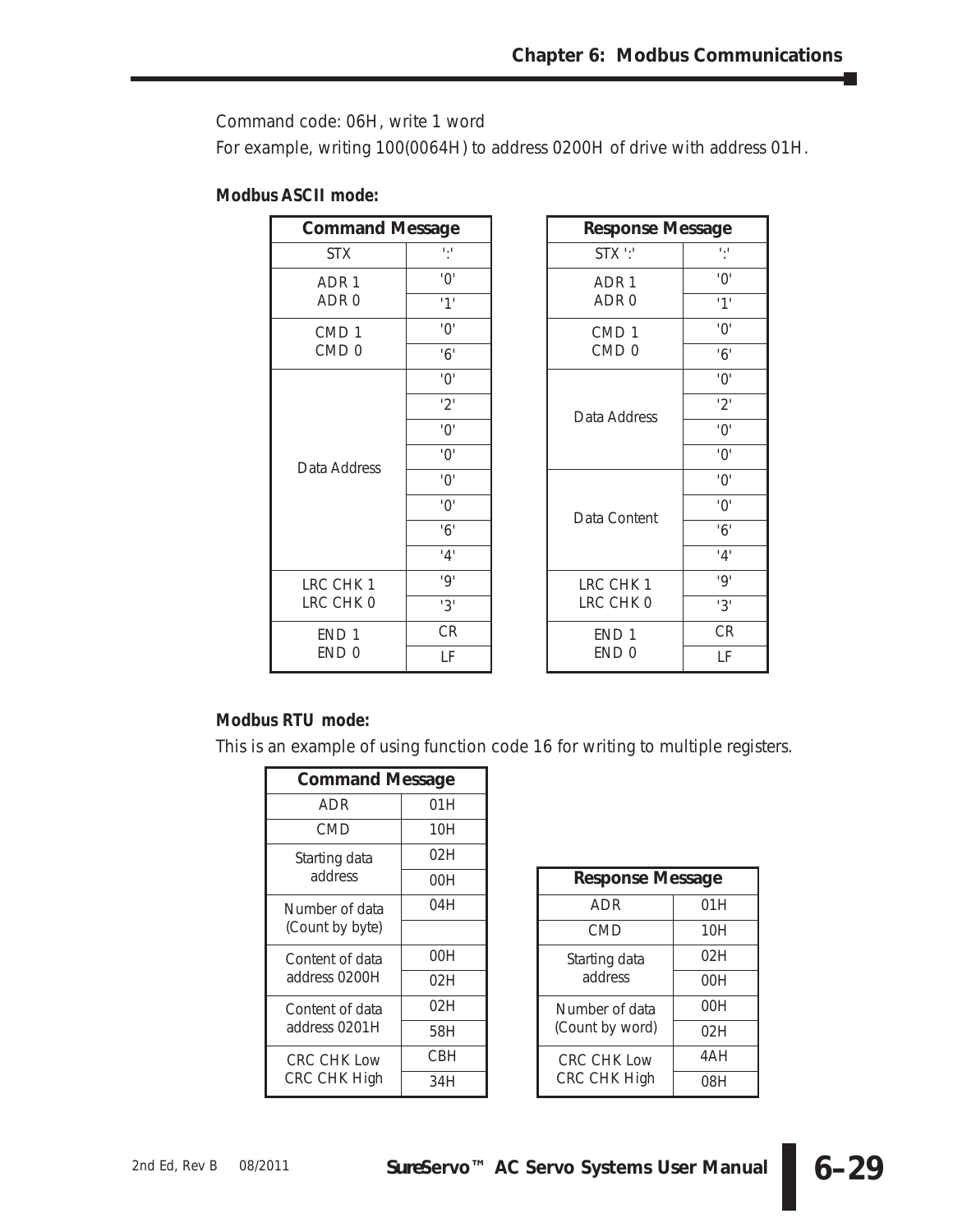CHK (check sum)

# **Modbus ASCII Mode:**

LRC (Longitudinal Redundancy Check) is calculated by summing up module 256, the values of the bytes from ADR1 to last data character, then calculating the hexadecimal representation of the 2's-complement negation of the sum.

For example, reading 1 word from address 0201H of the drive with address 01H.

| <b>Command Message</b>               |                       |
|--------------------------------------|-----------------------|
| <b>STX</b>                           |                       |
| ADR <sub>1</sub>                     | '∩'                   |
| ADR <sub>0</sub>                     | 1 <sup>1</sup>        |
| CMD <sub>1</sub><br>CMD <sub>0</sub> | $^{\prime}0^{\prime}$ |
|                                      | '3'                   |
| Starting data<br>address             | $^{\prime}0^{\prime}$ |
|                                      | '2'                   |
|                                      | $^{\prime}0^{\prime}$ |
|                                      | '1'                   |
|                                      | '0'                   |
| Number of data<br>(Count by word)    | '0'                   |
|                                      | $^{\prime}0^{\prime}$ |
|                                      | '1'                   |
| LRC CHK 1<br>LRC CHK 0               | 'F'                   |
|                                      | '8'                   |
| END <sub>1</sub><br>END <sub>0</sub> | <b>CR</b>             |
|                                      | LF                    |

01H+03H+02H+01H+00H+01H=08H, the 2's complement negation of 08H is F8H.

# **Modbus RTU Mode:**

| <b>Response Message</b>                   |      |  |
|-------------------------------------------|------|--|
| ADR                                       | 01 H |  |
| <b>CMD</b>                                | 03H  |  |
| Starting data<br>address                  | 02H  |  |
|                                           | 01 H |  |
| Number of data<br>(Count by word)         | 00H  |  |
|                                           | 02H  |  |
| <b>CRC CHK Low</b><br><b>CRC CHK High</b> | 6FH  |  |
|                                           | F7H  |  |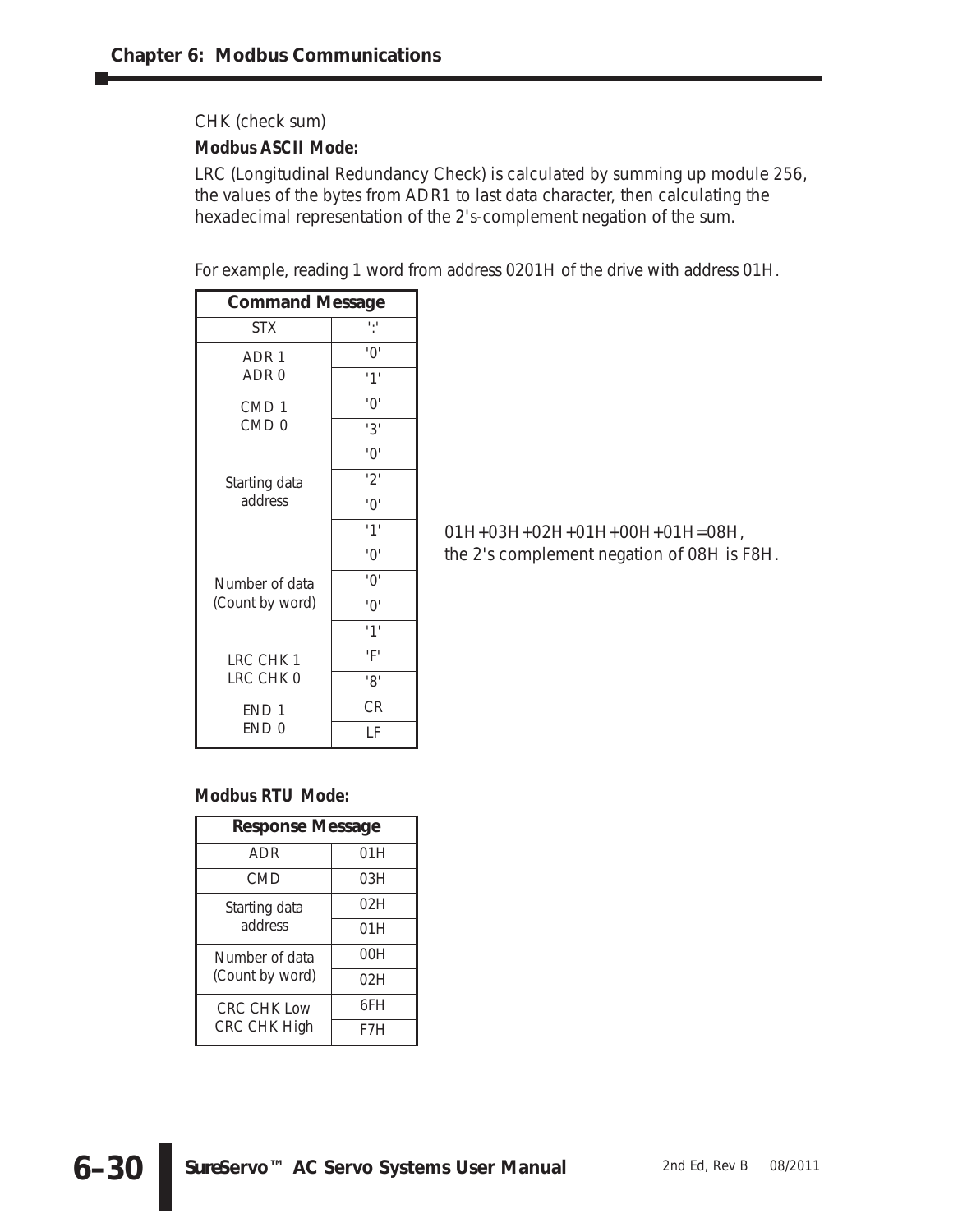CRC (Cyclical Redundancy Check) is calculated by the following steps:

- Step 1: Load a 16-bit register (called CRC register) with FFFFH.
- Step 2: Exclusive OR the first 8-bit byte of the command message with the low order byte of the 16-bit CRC register, putting the result in the CRC register.
- Step 3: Shift the CRC register one bit to the right with MSB zero filling. Extract and examine the LSB.
- Step 4: If the LSB of CRC register is 0, repeat step 3, else Exclusive or the CRC register with the polynomial value A001H.
- Step 5: Repeat step 3 and 4 until eight shifts have been performed. When this is done, a complete 8-bit byte will have been processed

.Step 6: Repeat steps 2 to 5 for the next 8-bit byte of the command message.

Continue doing this until all bytes have been processed. The final contents of the CRC register equal the CRC value.



*When transmitting the CRC value in the message, the upper and lower bytes of the CRC value must be swapped, i.e. the lower order byte will be transmitted first.*

The following is an example of CRC generation using C language. The function takes two arguments:

```
Unsigned char* data \leftarrow a pointer to the message buffer
Unsigned char length \leftarrow the quantity of bytes in the message buffer
```
The function returns the CRC value as a type of unsigned integer.

```
Unsigned int crc_chk(unsigned char* data, unsigned char length){
 int j;
 unsigned int reg_crc=0xFFFF;
 while(length--){
   reg_crc ^{\wedge} = ^{\star}data++;
   for (j=0; j<8; j++){
     if(reg_crc & 0x01){ /* LSB(b0)=1 */reg_crc=(reg_crc>>1) ^ 0xA001;
   }else{
       reg_crc=reg_crc >>1;
   }
  }
 }
return reg_crc;
}
```


*Modbus RTU mode is preferred. Limited support is available to Modbus ASCII users.*